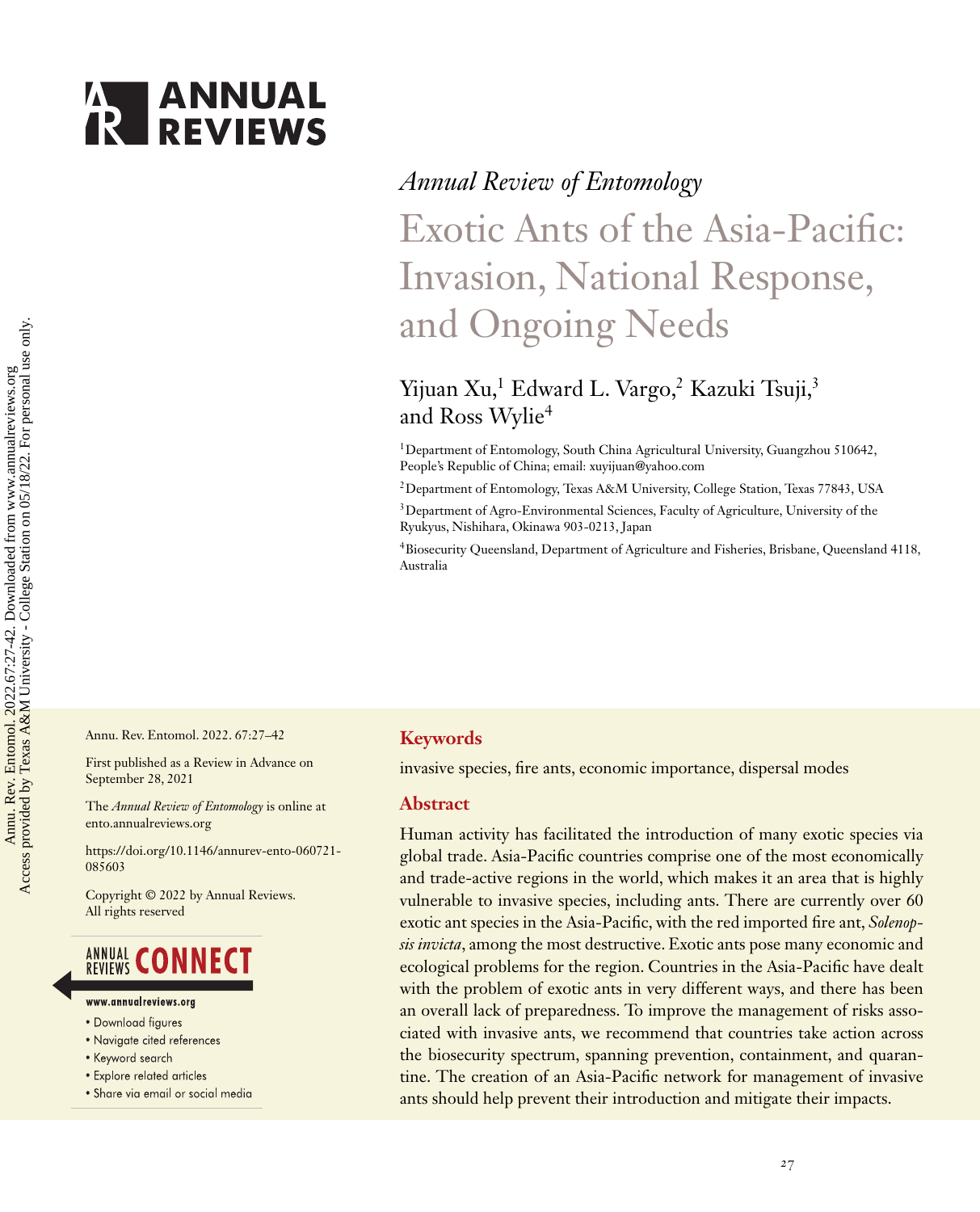#### **INTRODUCTION**

Globalization and human trade and transportation are breaking down biogeographic barriers, and many plant and animal species are being transported to new areas [\(10, 15\)](#page-11-0). Ants are dominant terrestrial insects in ecosystems and among the most studied insect groups [\(28,](#page-12-0) [63\)](#page-13-0). Before intervention by humans, ants were comparatively poor dispersers across continents. However, they have been introduced by human trade and travel from their native regions to different corners of the world [\(36,](#page-12-0) [66\)](#page-14-0). Organisms that have completed the first step (i.e., initial dispersal) of the introduction process are usually considered to be exotic species [\(38\)](#page-12-0). Exotic ants, sometimes called tramp ants, are species that are inadvertently transported with cargo on ships, trains, etc., by human trade due to their small size, general nesting habits, and opportunistic diets, and they have the potential to become some of the worst invasive species worldwide. Exotic ants become invasive species if they have the potential to spread in their introduced ranges; become ecologically dominant; and adversely affect ecosystems, biodiversity, urban environments, and human health [\(50\)](#page-13-0). Loss of intraspecific aggression and supercolony formation characterize many invasive ants and are considered to be key factors driving their invasion success [\(1,](#page-11-0) [34\)](#page-12-0).

Different biogeographic regions have varying numbers of introduced species due to climate matching, shipping frequency, and routes of trade. Moreover, biotic resistance together with anthropogenic disturbance may limit ant competitive success and distribution in new habitats; 14 out of the 19 most destructive invasive ant species have invaded Asia-Pacific countries. Since the discovery of the red imported fire ant (RIFA), *Solenopsis invicta*, in mainland China in 2004, this species has spread to more than 10 provinces and regions. Fire ants have recently been intercepted at ports of entry in Japan and South Korea. Oceanic islands with no native ant fauna have received the greatest number of introduced ant species. Australia also hosts several ant invasions, while the Indo-Malay regions have records of invaders equal to those of Australia. Many exotic ants have become highly destructive and invasive in different areas of the Asia-Pacific region.

Asia-Pacific countries, which comprise 38% of the world's population, 60% of the world's GDP, and 47% of the world's trade, are expected to grow rapidly in population size and trade volume in the coming years. Identification of donor regions of exotic ants to the Asia-Pacific is critical for effective management of ant invasions. Careful observations of shipping routes and consignments from regions with the highest probability of introduction are essential to prevent ant entry and for proactive management. In this review, we call attention to the most significant exotic ants in Australia, China, New Zealand, and other parts of the Asia-Pacific, including Pacific Island countries and territories (PICTs), where they have become established. The pathways of movement to these countries, coordinated approaches taken by these countries to prevent the introduction of exotic ants, and how to deal with existing infestations, along with future needs, are discussed. The successes of some countries, e.g., New Zealand, could form a blueprint for other countries to prevent the introduction of invasive ants.

#### **ECONOMIC IMPORTANCE OF EXOTIC ANTS IN ASIA-PACIFIC COUNTRIES**

Many exotic ant species are likely to cause significant economic losses after their successful invasion. The economic impact of exotic ants mainly involves (*a*) agriculture, (*b*) property and electrical equipment, and (*c*) cost of control. The main species of concern are *Anoplolepis gracilipes*, *Linepithema humile*, *Pheidole megacephala*, *Solenopsis geminata*, *S. invicta*, and *Wasmannia auropunctata*. For example, the total yearly economic damage caused by the RIFA, *S. invicta*, in the United States, where it was introduced in the 1930s from Argentina, not counting environmental problems, which are especially difficult to enumerate, has been estimated at US\$5–6 billion [\(42, 57\)](#page-13-0).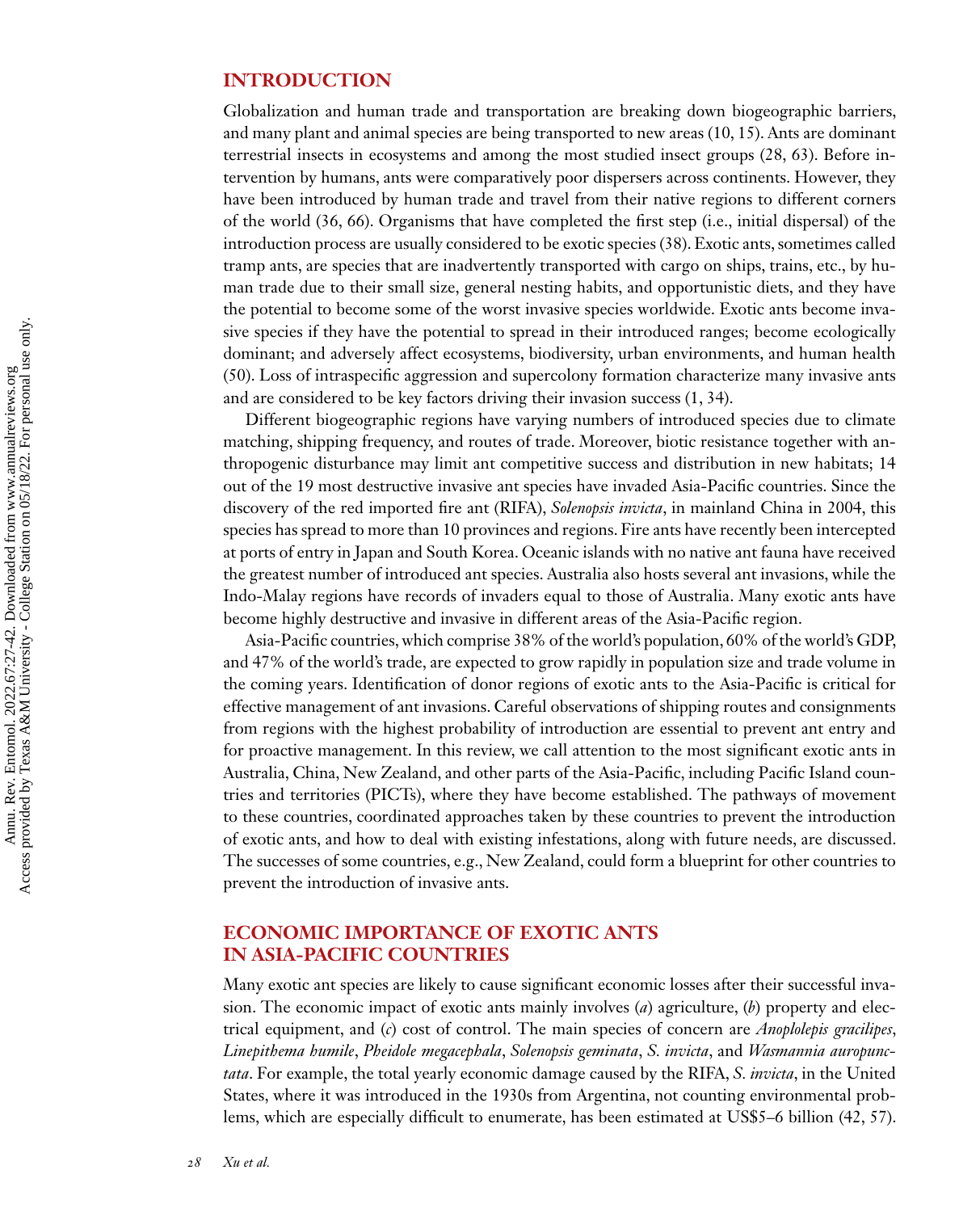Gutrich et al. [\(27\)](#page-12-0) discussed the potential impact if the RIFA were to invade Hawaii. They estimated the cost over 20 years to be US\$2.5 billion, or 0.17% of GDP [\(9\)](#page-11-0). Potential annual cost impacts of the RIFA in Australia if the pest were to become widespread are estimated at AU\$1.65 billion [\(96\)](#page-15-0). Aoyama et al. [\(2\)](#page-11-0) also estimated up to 43 billion JPY in damage would result if the RIFA were to invade Okinawa. If other countries in Asia were to be invaded by the RIFA [\(93\)](#page-15-0), their annual costs based on a similar proportion (0.17%) of GDP in 2019 would be more than US\$50 billion, including approximately US\$25 billion for China, US\$9 billion for Japan, US\$5 billion for India, US\$3 billion for the Republic of Korea, US\$2 billion for Indonesia, and US\$1 billion for Thailand. While *S. invicta* is among the most destructive invasive ants, the damage by other species is also costly.

#### **Agriculture**

Exotic ants can be important agricultural pests, impacting plants and cropping systems by damaging roots, seedlings, sprouts, flowers, and seeds; preying on flower-visiting insects; and tending aphids and other honeydew-producing insects [\(12,](#page-11-0) [35,](#page-12-0) [52,](#page-13-0) [94\)](#page-15-0). The presence of the RIFA decreases flower number, pod number, and yield of mung beans in China [\(94\)](#page-15-0). In the Pacific, *P. megacephala* is particularly noted as a pest of sugarcane and pineapple through its tending of mealybugs [\(20\)](#page-12-0), which not only damage the plant directly but can vector plant diseases such as pink pineapple mealybug wilt [\(62\)](#page-13-0). In Hawaii, *A. gracilipes* can damage banana fruit with its abdominal secretions [\(54\)](#page-13-0).

Some exotic ants, especially the RIFA, not only bite or sting people, but also hurt pets, domestic animals, and wild animals. Newly hatched chickens may be killed by the RIFA if stung and injured. Newborn cattle and other livestock are occasionally injured or killed if birth occurs too near a RIFA nest [\(69\)](#page-14-0).

#### **Property and Electrical Equipment**

A second major problem is damage to electrical equipment [\(76\)](#page-14-0). The destroyer ant, *Trichomyrmex destructor* (formerly called *Monomorium destructor*), and the RIFA chew wires, causing electrical shorts [\(76, 86\)](#page-14-0). *Solenopsis invicta* can build their earthen mounds inside warm electrical equipment, causing problems with transformer boxes, street signal boxes, airport landing lights, well pumps, and virtually any other electrical equipment set on or in the ground [\(76\)](#page-14-0). In Texas in the early 2000s, almost US\$150 million (0.015% of GDP) was spent annually on repair and replacement of electrical and communication equipment [\(42\)](#page-13-0); this would equate to some US\$30 billion in Asia at a similar proportion of GDP [\(93\)](#page-15-0).

#### **Environmental Impact of Exotic Ants**

Ants are major predators in most terrestrial ecosystems, where they significantly impact biological communities, especially arthropods [\(21\)](#page-12-0). Introduced populations of the RIFA and Argentine ants are well documented to reduce the diversity of native arthropods. In Hawaii, where there are no native ants, invasive ant species have had major impacts on native fauna, including vertebrates, plants, and arthropods [\(39\)](#page-12-0). Given the endemic nature of many Pacific Island species, invasive ants are of particular concern for species conservation efforts.

One of the best-documented examples of invasive ant effects is that of *A. gracilipes* on Christmas Island, an Australian territory close to Indonesia, where the ant has caused an invasional meltdown in the rainforest ecosystem of the island [\(56\)](#page-13-0). In invaded areas, the ants extirpate a keystone species, the endemic red land crab, *Gecarcoidea natalis*, the dominant consumer on the forest floor. In doing so, the ants indirectly release seedling recruitment, enhance species richness of seedlings, and slow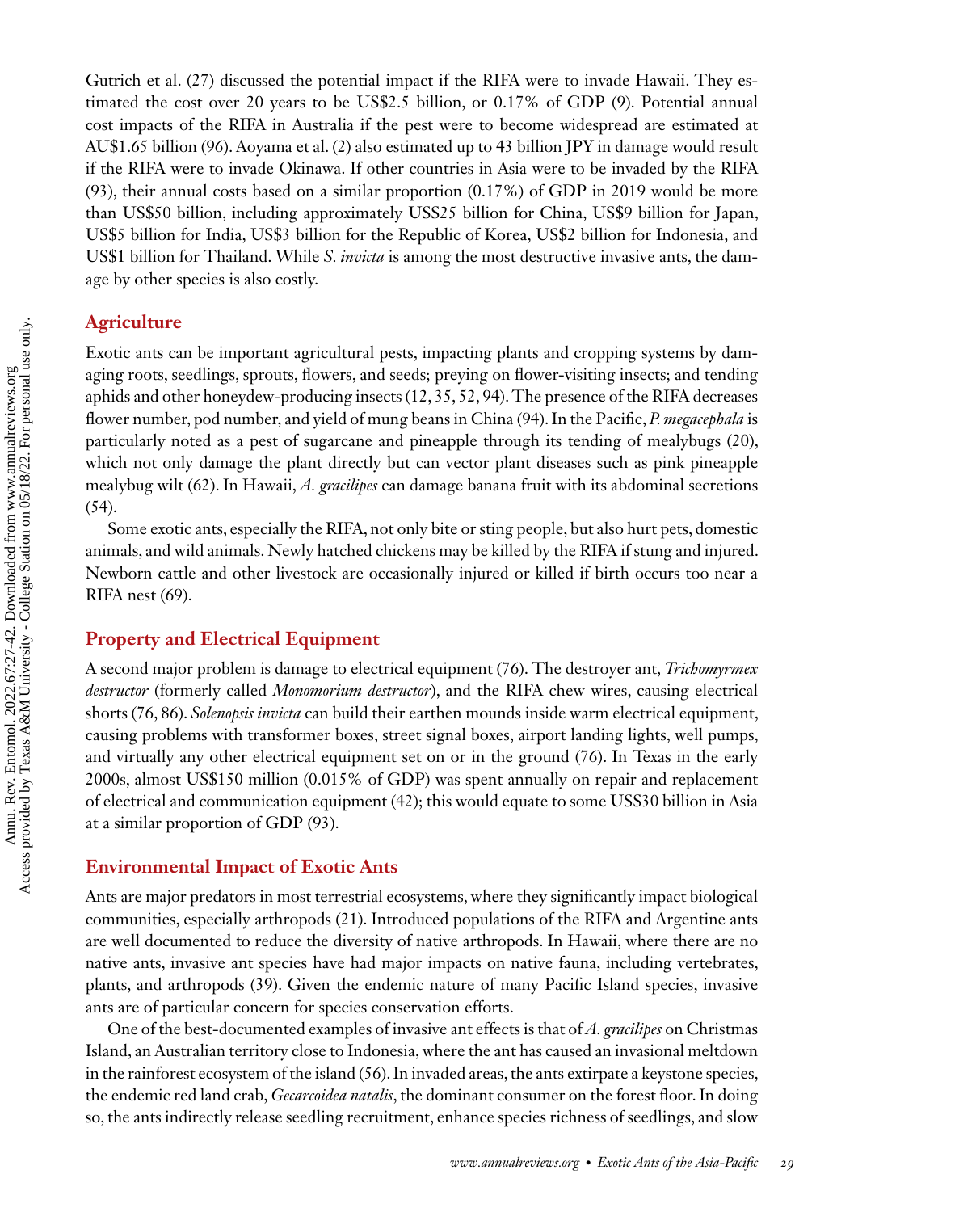litter breakdown. In the forest canopy, associations between *A. gracilipes* and sap-sucking scale insects lead to high population densities of the scales, growth of sooty molds, and canopy dieback or tree death. These combined effects have transformed the island's rainforest ecosystem.

#### **Cost of Controlling Exotic Ants**

The cost associated with the control of exotic ants is significant. An eradication program is usually adopted when the introduced ants are first detected and before they become widely distributed. Successful eradication of an invasive ant has rarely been achieved. The amount of insecticide and labor required for frequent monitoring and application can be quite high, making the cost of eradicating exotic ants several times that of conventional control. To date, New Zealand is the only country to have successfully eradicated the RIFA and has spent over US\$6.1 million since 2001 responding to three RIFA incursions [\(27\)](#page-12-0). Australia is currently the only country making a serious attempt at eradicating a large population of RIFAs over an area in excess of 400  $\text{km}^2$ . As of 2016, a total of AU\$330 million had been expended on the program over a 15-year period, and in 2017, a further AU\$411 million was committed for an additional 10 years [\(98\)](#page-15-0). However, regular ongoing expenditures are needed to limit the spread and damage of exotic ants after they become widely distributed. The overall estimated annual cost from 2018 to 2020 to all infested provinces in China for RIFA control was over US\$30 million [\(19\)](#page-12-0).

#### **DISPERSAL MODES OF EXOTIC ANTS IN ASIA-PACIFIC COUNTRIES**

#### **Invasion Routes**

The most likely modes of introduction into new countries are via sea cargo and by air. At least 114 ant species were recorded entering New Zealand from 1955 to 2005 [\(83\)](#page-14-0), and 232 were recorded entering the United States over a 60-year period [\(66\)](#page-14-0). In New Zealand, the biggest entry routes during a period of intensive study were sea cargo (43%) and air passengers (34%), followed by air cargo (16%) and mail (5%) [\(83\)](#page-14-0). RIFAs have been discovered several times in New Zealand [\(6\)](#page-11-0). In China, exotic ants have been intercepted increasingly frequently at ports in Guangdong during recent years [\(49,](#page-13-0) [99\)](#page-15-0).

Introduced populations of exotic ants often become the sources of new invasions, a phe-nomenon known as the bridgehead effect [\(5\)](#page-11-0). In fact, the main source of the RIFA in the Asia-Pacific region has been the United States [\(3\)](#page-11-0), rather than the species' native range in South America. Unfortunately, in Asia, the number and proximity of potential source countries continue to grow. The RIFA is well established in mainland China [\(100\)](#page-15-0), Hong Kong [\(92\)](#page-15-0), and Taiwan [\(11\)](#page-11-0), and these regions are now likely to become sources of further introductions.

#### **Establishment and Spread**

Successful establishment of exotic ants requires the introduction of either entire colonies or inseminated queens that then found new colonies. Exotic ants are usually introduced to new regions by transportation of plant material like turf and potted nursery stock [\(32,](#page-12-0) [53, 65\)](#page-13-0). RIFA-infested nursery stock was a major source of distribution in the United States and China [\(79,](#page-14-0) [98\)](#page-15-0).

The most likely carriers of exotic ants are objects with moist soil. Potted plants, soil on construction vehicles, and shipping containers left sitting on the ground are all possible carriers. Hay bales and logs stored on the ground before transport are also known to carry ant colonies. Newly mated queens would most likely be transported in items of air cargo that had been left sitting out on the ground. The ability of colonies and/or inseminated queens to become successfully established depends on the availability of suitable nesting sites [\(66\)](#page-14-0) in the introduced area.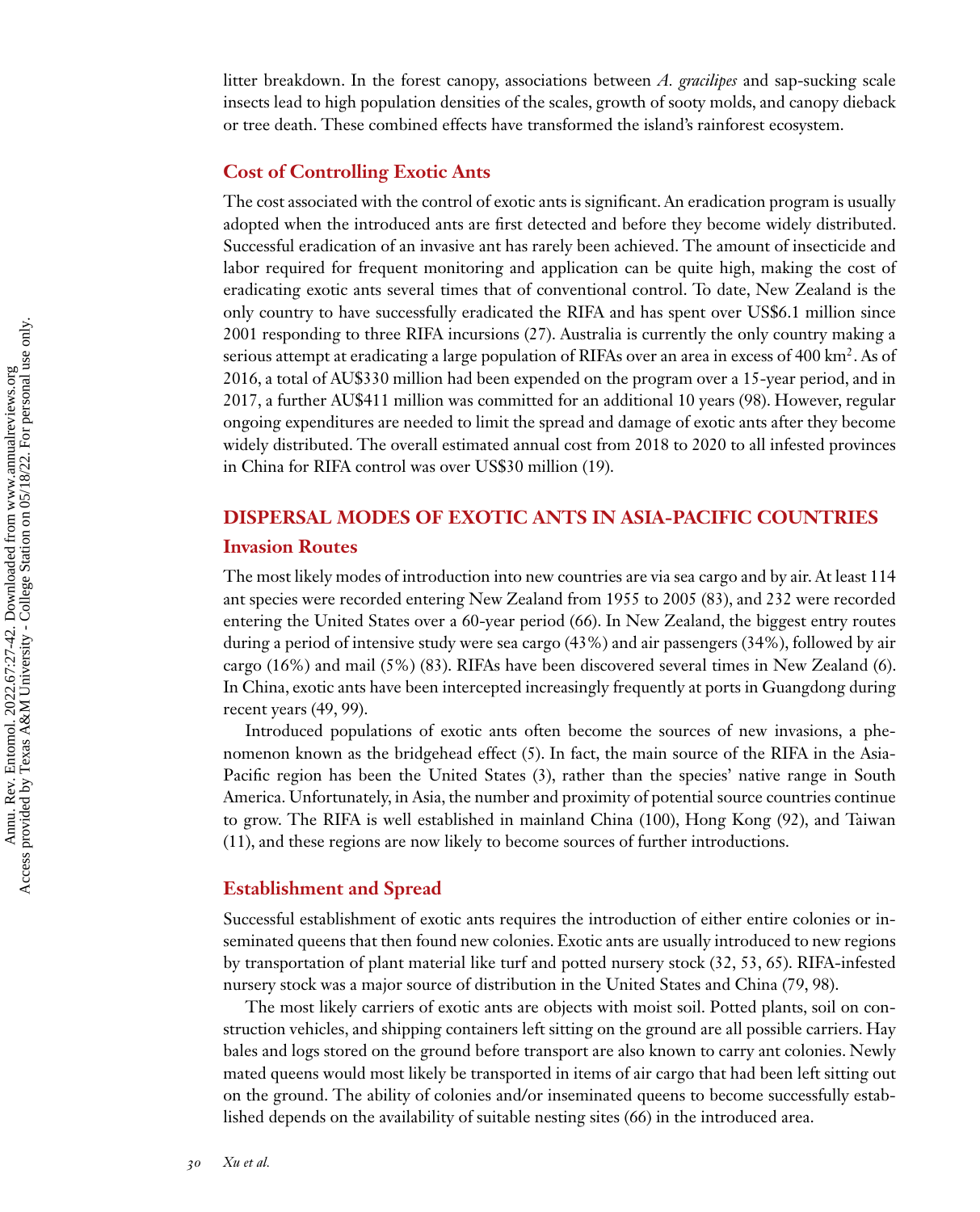Environmental factors, especially temperature and moisture, play key roles in determining the distribution of ant species as well as biotic resistance of native communities [\(59,](#page-13-0) [82\)](#page-14-0). A model by Morrison et al. [\(53\)](#page-13-0) predicts that *S. invicta* can survive in nearly all parts of Asia-Pacific countries except for high-altitude areas and arid regions. Once established in an area, spread occurs through both human-mediated jump dispersal and mating flights [\(65\)](#page-13-0).

Research on the global invasion history of the tropical fire ant suggests a corresponding spread of *S. geminata* from Mexico via Manila to Taiwan, and from there throughout the Asia-Pacific countries [\(22\)](#page-12-0). *Linepithema humile* has been introduced to many temperate, tropical, and subtropical regions in the Asia-Pacific, although its distribution is somewhat patchy [\(91\)](#page-15-0). We can expect this species to continue to spread in the region, especially in parts of southern China that have appropriate Mediterranean-like climates, where this exotic ant would be expected to have a great impact [\(91\)](#page-15-0).

#### **EXOTIC ANT SPECIES IN ASIA-PACIFIC COUNTRIES**

#### **Mainland China and Taiwan**

China has the fourth-largest land area in the world and possesses an extraordinary diversity of habitats and climatic conditions that favor development and survival of many insect species, including ants [\(101\)](#page-15-0). Guenard & Dunn [\(26\)](#page-12-0) identified 15 exotic ant species in mainland China, the majority coming from neighboring Asian countries. These species include *A. gracilipes*, *Monomorium floricola*, *Paratrechina longicornis*, *P. megacephala*, *S. geminata*, *S. invicta*, *Tapinoma melanocephalum*, and *Technomyrmex albipes* [\(33,](#page-12-0) [63,](#page-13-0) [77\)](#page-14-0) (**[Table 1](#page-5-0)**).

More than 20 introduced ant species have been reported in Taiwan, including most of the species mentioned above for mainland China [\(70\)](#page-14-0). Arboreal or wood-dwelling ants are frequently intercepted and may produce the next wave of ant invasions in Taiwan [\(43\)](#page-13-0).

#### **Australia**

There are currently 38 species of exotic ants known to be established in Australia, including six of the world's most destructive invasive ants, e.g., *A. gracilipes*, *L. humile*, *P. megacephala*, *S. geminata*, *S. invicta*, and *W. auropunctata* [\(33\)](#page-12-0). These six species are at various stages in the invasion process, with more than 100 years separating the earliest and latest arrivals.

#### **New Zealand**

Of the 28 species of exotic ants established in New Zealand, only *L. humile*, *Monomorium pharaonis*, and *P. megacephala* are currently listed by government authorities as being of major importance [\(81\)](#page-14-0), although more for their potential than for their actual impacts.

#### **South Korea**

South Korea has relatively few invasive ants, although several species are routinely intercepted at ports. *Tapinoma melanocephalum* has been a pest in South Korea, where it can live outdoors in the summer and indoors the rest of the year, since at least 2005 [\(46\)](#page-13-0). *Solenopsis invicta* is frequently intercepted at quarantine points; the first established colony of *S. invicta* was found at Gamman Port in Busan in September 2017 [\(98\)](#page-15-0). Since then, colonies have been found at container terminals in several ports and at an inland construction site. They continue to be found in containers primarily arriving from China. In 2019, infestations of the Argentine ant *L. humile* were found in container yards in the ports of Busan and Kwangyang [\(44\)](#page-13-0). The status of these infestations is not currently known.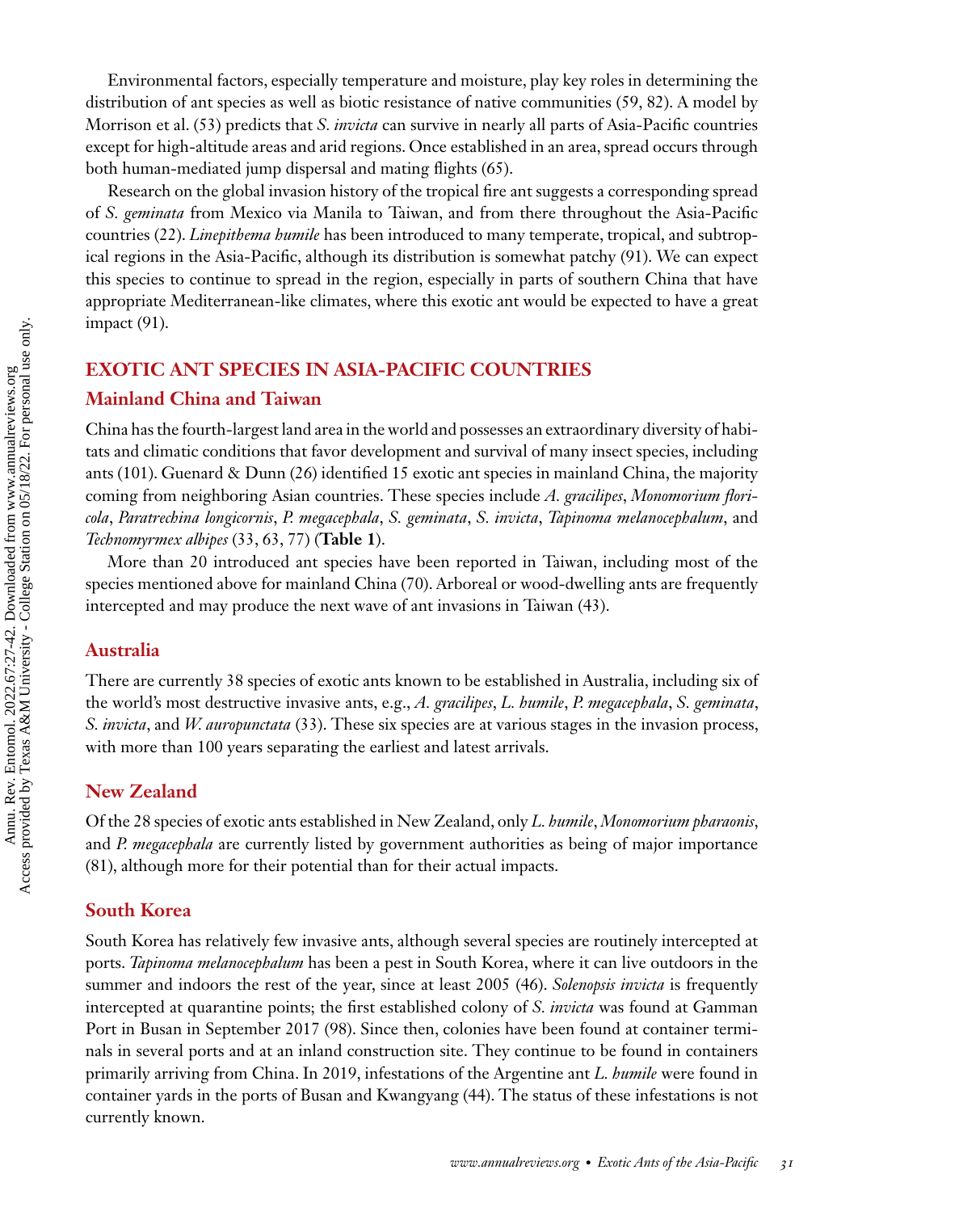#### <span id="page-5-0"></span>**Table 1 List of main exotic ant species established in Asia-Pacific countries based on abundance, distribution, and impacts**

| <b>Genus and species</b>                | Common name                       | Origin and<br>native range   | Distribution in the Asia-Pacific                                                                                                                                                      | Reported<br>socio-economic or<br>environmental impacts | Selected<br>references |  |
|-----------------------------------------|-----------------------------------|------------------------------|---------------------------------------------------------------------------------------------------------------------------------------------------------------------------------------|--------------------------------------------------------|------------------------|--|
| <b>Dolichoderinae</b>                   |                                   |                              |                                                                                                                                                                                       |                                                        |                        |  |
| Linepithema humile<br>(Mayr)            | Argentine ant                     |                              | Argentina, Brazil   Australia, New Zealand, Vanuatu, Hawaii,<br>Japan, South Korea, Indonesia,<br>Philippines, Malaysia, Vietnam                                                      | Major                                                  | 14, 16, 86             |  |
| Ochetellus sp. (glaber<br>group) (Mayr) | Black household ant               | Australia                    | New Zealand, Solomon Islands, Hawaii,<br>China, Japan, Borneo, Philippines                                                                                                            | Minor to moderate                                      | 16                     |  |
| Tapinoma melanocephalum<br>(Fabricius)  | Ghost ant                         | Indo-Malay                   | Australia, all PICTs, China, Japan, South<br>Korea, Southeast Asian countries                                                                                                         | Major                                                  | 24, 46, 68, 87         |  |
| Technomyrmex albipes<br>(Smith)         | White-footed house<br>ant         | Indo-Pacific                 | Australia; all PICTs except American<br>Samoa, Kiribati, Northern Mariana<br>Islands, Tuvalu, and Vanuatu; Hawaii;<br>China; Korea; Cambodia; Laos;<br>Vietnam; Philippines; Malaysia | Major                                                  | 24, 51, 68             |  |
| Formicinae                              |                                   |                              |                                                                                                                                                                                       |                                                        |                        |  |
| Anoplolepis gracilipes<br>(F. Smith)    | Yellow crazy ant                  | Indo-Malay                   | Australia, all PICTs, Hawaii, China, Japan,<br>Southeast Asian countries                                                                                                              | Minor to massive                                       | 24, 68, 84             |  |
| Paratrechina longicornis<br>(Latrielle) | Black crazy ant                   | Indo-Malay                   | Australia, all PICTs, Hawaii, China, Japan,<br>Southeast Asian countries                                                                                                              | Moderate to massive                                    | 24, 68, 85             |  |
| Myrmicinae                              |                                   |                              |                                                                                                                                                                                       |                                                        |                        |  |
| Monomorium floricola<br>(Jerdon)        | Bicolored trailing ant            | Indo-Malay                   | Australia, all PICTs except Tuvalu, China,<br>Japan, Southeast Asian countries                                                                                                        | Moderate to massive                                    | 24, 68, 71, 88         |  |
| Monomorium pharaonis<br>(L.)            | Pharaoh's ant                     | Indo-Malay,<br>Africa, India | Australia; New Zealand; all PICTs except<br>Cook Islands, Niue, Tuvalu, and Wallis<br>& Futuna; China; Japan                                                                          | Moderate to major                                      | 16, 24, 68, 71         |  |
| Pheidole megacephala<br>(Fabricius)     | African big-headed ant Afrotropic |                              | Australia, New Zealand, all PICTs except<br>Nauru, Hawaii, China, Japan                                                                                                               | Minor to massive                                       | 16, 24, 39, 68, 71     |  |
| Solenopsis geminata<br>(Fabricius)      | Tropical fire ant                 | Neotropic                    | Australia; all PICTs except Niue, Tokelau,<br>and Wallis & Futuna; Hawaii; China;<br>Japan; Southeast Asian countries                                                                 | Moderate to massive                                    | 24, 31, 71, 89         |  |
| Solenopsis invicta Buren                | Red imported fire ant             | Neotropic                    | Australia, China, Japan, South Korea                                                                                                                                                  | Massive                                                | 74,98                  |  |
| Tetramorium bicarinatum<br>(Nylander)   | Bicolored pennant ant             | Indo-Malay                   | Australia, New Zealand, all PICTs, China,<br>Japan                                                                                                                                    | Minor to massive                                       | 16, 24, 68, 71         |  |
| Tetramorium simillimum<br>(F. Smith)    | <b>NA</b>                         | Afrotropic                   | Australia, all PICTs except Nauru, China,<br>Japan                                                                                                                                    | Minor                                                  | 24, 68, 71             |  |
| Trichomyrmex destructor<br>(Jerdon)     | Singapore ant                     | Palearctic                   | Australia; all PICTs except New<br>Caledonia, Tokelau, Tonga, Vanuatu,<br>and Wallis & Futuna; China; Japan;<br>Southeast Asian countries                                             | Moderate                                               | 24, 68, 71             |  |
| Wasmannia auropunctata<br>(Roger)       | Electric ant, little fire<br>ant  | Neotropic                    | Australia, American Samoa, French<br>Polynesia, Guam, Federated States of<br>Micronesia, New Caledonia, Papua<br>New Guinea, Solomon Islands,<br>Vanuatu, Wallis & Futuna, Hawaii     | Massive                                                | 24,90                  |  |

Abbreviations: NA, not applicable; PICTs, Pacific Island countries and territories.

The tropical fire ant, *S. geminata,* was first intercepted in the Port of Busan in 1999 in a shipment from Myanmar and has been detected in 10 other shipments arriving from seven other countries up to 2006 [\(45\)](#page-13-0).

#### **Japan**

In Japan, 41 exotic ant species have reportedly established populations [\(71\)](#page-14-0). The Argentine ant was discovered in 1993 and is now reported in 11 prefectures. Mitochondrial haplotype analysis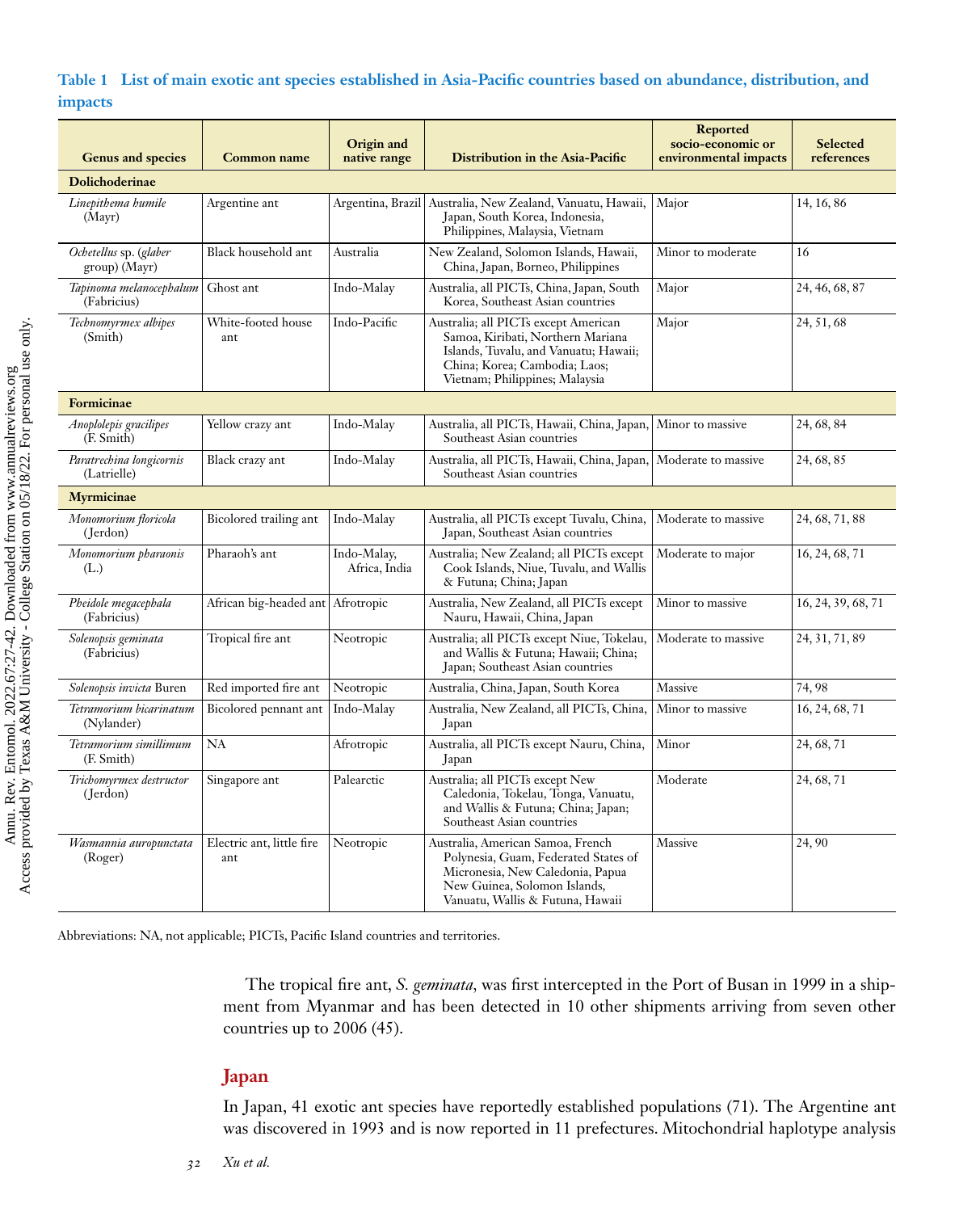detected the presence of five supercolonies that possibly originated from independent incursions [\(37\)](#page-12-0). Since the first detection of *S. invicta* in 2017, there have been 78 subsequent interceptions of this pest up to September 2021. Although they were not reported in the recent review by Wylie et al. [\(98\)](#page-15-0), five relatively mature wild colonies were found during 2019–2020 in Tokyo, Yokohama, and Nagoya. All nests were found in cracks in the pavement of the harbor or roadside soils.*Lepisiota frauenfeldi* was discovered to have established wild populations in Japan in 2017 and is currently found in six prefectures.

While the following ants are not officially regarded as pests in Japan, their potential invasiveness has been recognized. By the 1970s, *P. megacephala* was widely established in the Ryukyu Islands, its distribution being limited to open lands such as beachside and urban parks. However, there is now concern about a recent invasion in the Ogasawara Islands, where the ant is invading forests and damaging the diversity of land snails [\(72\)](#page-14-0). In Yanbaru National Park on Okinawa, 89% of the honeydew-producing insect colonies on roadsides are occupied by three exotic species, *P. megacephala*, *A. gracilipes*, and *Technomyrmex brunneus* [\(67\)](#page-14-0).

#### **Southeast Asia**

*Anoplolepis gracilipes*, *T. destructor*, *M. floricola*, *P. longicornis*, *S. geminata*, and *T. melanocephalum* are all widely distributed in Southeast Asian countries, and there are also records of *L. humile* from this region (**[Table 1](#page-5-0)**).

Although the occurrence of *S. invicta* has not been confirmed in Southeast Asia, several countries in this region, such as Myanmar, Laos, and Vietnam, border known populations of the pest in China and are therefore at risk. There are few active myrmecologists monitoring for invasive ants in this region, so it is certainly possible that there are undetected populations, as is also the case in other Asia-Pacific countries like Indonesia, Malaysia, Papua New Guinea, and the Philippines. Singapore, a transport hub for international trade, is also likely to be invaded by this ant [\(98\)](#page-15-0).

#### **Pacific Island Countries and Territories**

Of the ant species recorded in the PICTs, 44 are considered to be invasive [\(61\)](#page-13-0), and several of these are among the most important in the Asia-Pacific region (**[Table 1](#page-5-0)**). Considerable information about these species is available from the Pacific Invasive Ant Distribution database, part of the Pacific Invasive Ant Toolkit [\(24\)](#page-12-0).

#### **Hawaii**

Some 45 ant species have become established in Hawaii, which has no native ants, over the past two centuries [\(39\)](#page-12-0). Smith [\(64\)](#page-13-0) provided the first description of ants in Hawaii. These species likely arrived with the colonization of Hawaii by the Polynesians and the later visits to Hawaii by European traders [\(58\)](#page-13-0). In 1879, *P. megacephala* and *S. geminata* were already established [\(64\)](#page-13-0). In addition to these two species, most major pest ant species are present, including *L. humile*, *A. gracilipes*, *W. auropunctata*, and *P. longicornis*.

#### **NATIONAL RESPONSES TO EXOTIC ANTS IN ASIA-PACIFIC COUNTRIES**

The responses of Asia-Pacific countries to incursions of exotic ant species have varied considerably, reflecting different levels of preparedness, capacity to respond, and country priorities. Other influencing factors may include geography (whether an island nation or sharing land borders with other countries), climate, and the nature of the ant invader itself. Reported incursion responses and outcomes in different countries are summarized below.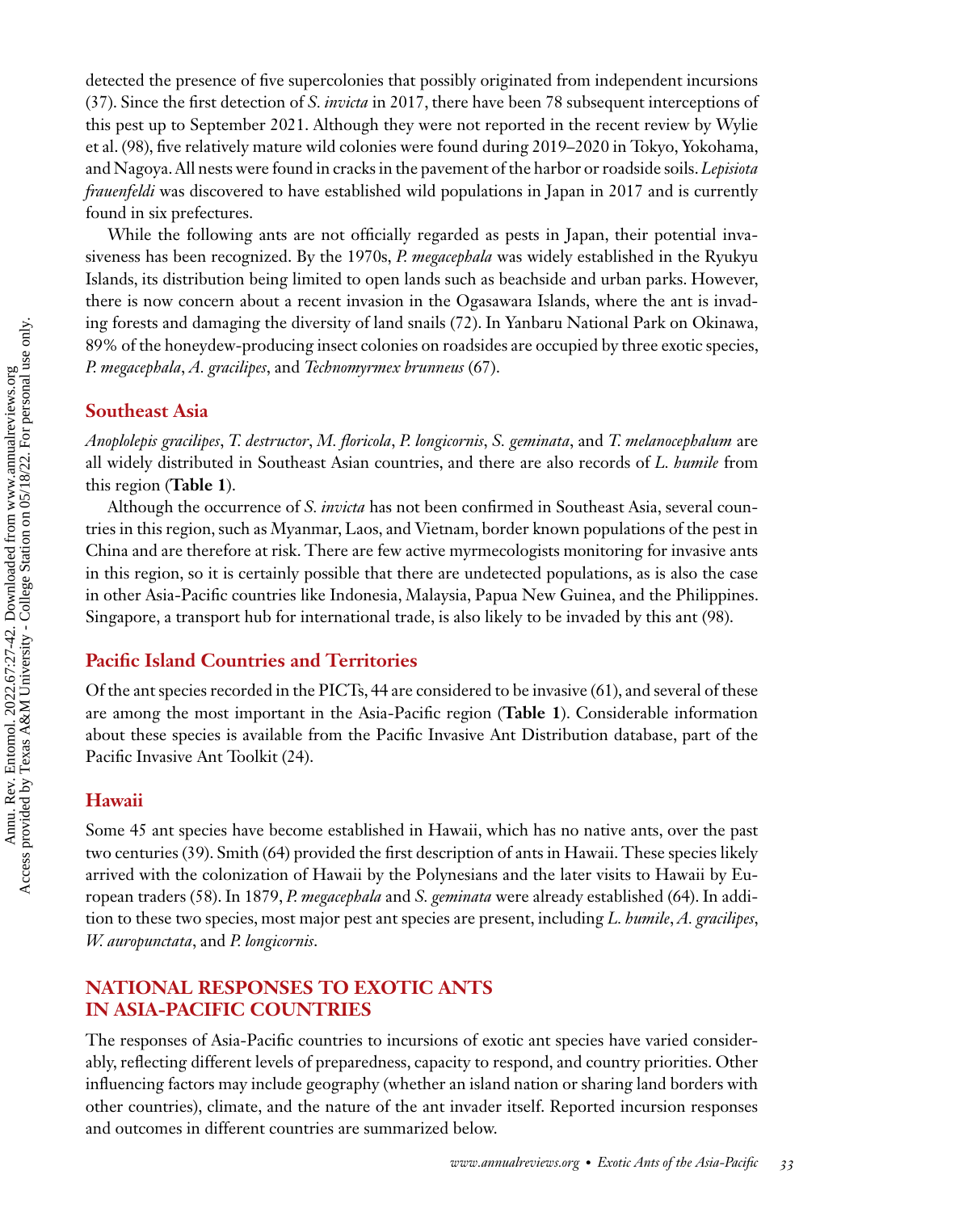#### **Mainland China and Taiwan**

Following the discovery of *S. invicta* in Wuchuan in 2004, the Ministry of Agriculture initiated an eight-year eradication program in 2005, details of which are provided by Zhang et al. [\(100\)](#page-15-0). Complete eradication was anticipated by 2013. Every provincial government established research institutions and specific organizations to manage the pest, and the Chinese government provided special funds for control. To date, seven successful eradications of isolated populations of *S. invicta* have been officially announced. In spite of this, the RIFA has rapidly spread and continues to expand in China, and in 2015, the infestation spanned over 1 million ha [\(78\)](#page-14-0). Apart from *S. invicta,* other invasive ants are almost completely ignored, but this is expected to change with the promulgation of the Biosecurity Law of the People's Republic of China (effective from April 15, 2021).

In Taiwan, following the discovery of *S. invicta* in Taoyuan City in 2003, the National Red Imported Fire Ant Control Centre was established in 2004 to develop control strategies and provide technical support. However, the on-the-ground implementation of the program was devolved to a consortium of national and local government members, each with their own budget and eradication program. The successful eradication of the Chiayi population of *S. invicta* was officially announced in 2017 [\(98\)](#page-15-0). Despite this, *S. invicta* has continued to spread in Taiwan, and at the end of 2020, 10 cities were confirmed to be infested by the ant.

#### **South Korea**

Following the detection of *S. invicta* at Busan's Gamman Port in 2017, the Ministry of Agriculture, Food and Rural Affairs and the Animal and Plant Quarantine Agency launched an aggressive campaign to eliminate any colonies found and to inspect for the presence of colonies at ports. An intensive monitoring and inspection effort found additional infestations at three ports, and in 2018, the ant was found at the inland city of Daegu [\(98\)](#page-15-0). All infestations were treated on detection.

#### **Australia, Including Christmas Island**

Australia, as an island continent, has long had a strict approach to border quarantine, particularly since the 1950s [\(95\)](#page-15-0), and has a strong record of responses to incursions of exotic species including ants. An early example of the country's commitment to a long-term ant eradication program is the effort to eradicate the Argentine ant from Western Australia over the period 1954–1988 [\(73\)](#page-14-0). The program was canceled in 1988 following a review of the program's use of heptachlor by the Environmental Protection Authority, and the ant is now widespread in southern states.

There have been eight separate incursions of *S. invicta* into Australia since the first discovery of this species in Brisbane in 2001. Of these, six have been eradicated, including a genetically distinct population at the Port of Brisbane (8,300 ha), which is the largest recorded eradication of any ant species worldwide [\(30\)](#page-12-0).Wylie et al. [\(97\)](#page-15-0) described the techniques that were used to eradicate these incursions. In 2017, an additional AU\$411 million was committed for a new 10-year program to eradicate the remaining Brisbane population (with an approximately 500,000-ha footprint), and eradication is also underway for a recent small incursion of the ant in Western Australia.

At Christmas Island, helibaiting operations targeting supercolonies of *A. gracilipes* were conducted in 2002 and 2009 [\(7\)](#page-11-0). Ant activity was reduced by 99.4% 20 weeks after baiting, with minimal nontarget impacts. Currently, biological control efforts are underway to reduce scale insect densities, which could reduce carbohydrate supply to the ants and in turn lead to the decline of supercolonies [\(55\)](#page-13-0). In Queensland and the Northern Territory, localized eradication programs for *A. gracilipes* were implemented [\(29, 41\)](#page-12-0), and some discrete infestations have been eradicated [\(29\)](#page-12-0).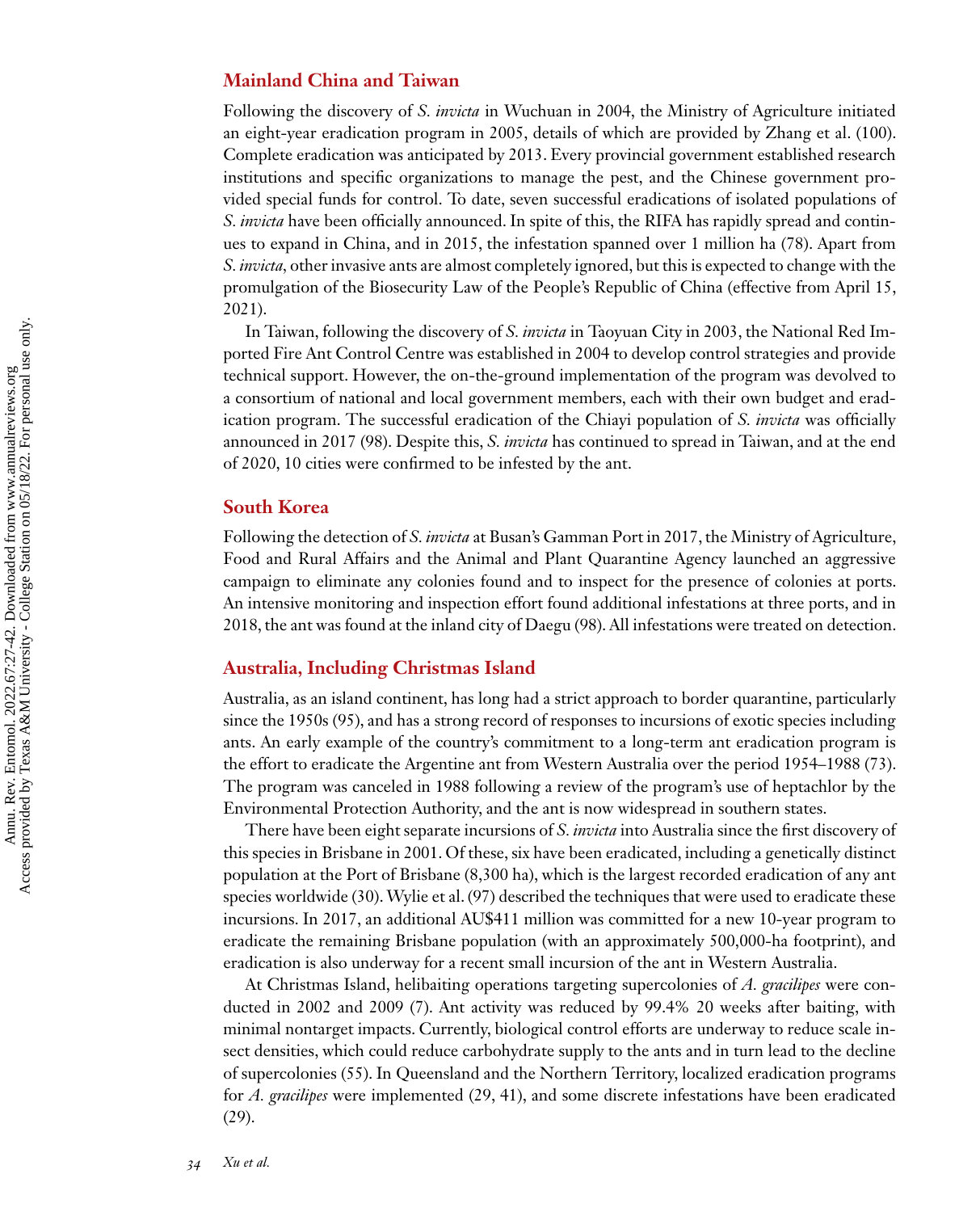Another long-running eradication program is that of *W. auropunctata* in northern Queensland, which commenced following discovery of the ant in Cairns in 2006. The program is currently on track to eradicate the remaining areas of ant population by July 2021. Other ongoing eradication programs for exotic ants in Australia include those for *L. frauenfeldi* in the Northern Territory, Western Australia, and Queensland and for *Lepisiota incisa* in Western Australia. Successful localized eradication has been achieved for *P. megacephala* and *S. geminata* in the Northern Territory [\(31\)](#page-12-0).

#### **New Zealand**

Prior to 2001, few eradication attempts had been made on various tramp ant species discovered nesting around ports [\(47\)](#page-13-0). Some of the reasons for this are historical: 19 of the 26 exotic ant species established in New Zealand were first recorded more than 60 years ago, when the response to incursions was more likely to be management rather than eradication. In justification of this response, the impact of most introduced species in New Zealand has been minimal, and many tramp ant species are regarded as ephemeral, mainly in consideration of climate limitations [\(47\)](#page-13-0). This approach changed in 2001 with the discovery of *S. invicta* at Auckland International Airport and, later, separate incursions of this ant at the port of Napier in 2004 and 2006 [\(13\)](#page-11-0). Eradication programs implemented for all three incursions were successful. Since 2003, postborder detections of *P. longicornis*, *S. geminata*, *A. gracilipes*, and *T. destructor* have also been eradicated [\(4\)](#page-11-0). Eradication of *L. humile* from 11 ha on Tiritiri Matangi Island, a scientific reserve near Auckland, was declared in 2016 following a treatment program that commenced in 2001 [\(23\)](#page-12-0).

#### **Japan**

Several exotic ants (*Solenopsis* fire ants of Central and South American origin; *L. humile*; *L. frauenfeldi*; and *W. auropunctata*, which has yet to invade) are official targets of control by Japanese law. A population of Argentine ants in Ota Ward, Tokyo, spanning an area of 24.5 ha, was successfully eradicated after a three-year application of paste-baits containing fipronil and injection of the liquid into nests [\(60\)](#page-13-0). Because fipronil is highly persistent in soil, the paste-baits were applied using bait stations, instead of scattering them directly on the ground surface. The discovery of the RIFA in 2017 triggered regular distribution surveys twice a year at more than 60 major sea ports. *Solenopsis geminata* and *L. frauenfeldi* were intercepted as a byproduct of this port survey. Extermination of wild colonies of the RIFA and wild populations of *L. frauenfeldi* is still under way.

#### **Pacific Island Countries and Territories**

While invasive ant species such as *A. gracilipes*, *P. megacephala*, and *W. auropunctata* are recognized as a biosecurity priority in many PICTs and are included in their preparedness or action plans, there have been few attempts to eradicate incursions or manage those species already established. Vergnes & Jourdan [\(75\)](#page-14-0) detail an attempt in New Caledonia to eradicate *W. auropunctata* from a 9-ha invaded area in a forest remnant near Noumea using an insect growth regulator followed by a toxicant. They recorded a significant decrease in the population of the ant, but relictual nests remained. Case studies of other attempted eradication or control efforts, which have been largely unsuccessful, are listed in the Pacific Invasive Ant Toolkit [\(24\)](#page-12-0).

#### **Hawaii**

In 1999, the Hawaii Ant Group, an informal interagency collaboration, was established to provide technical support to the Hawaii Department of Agriculture (HDOA) for the containment and eradication of *W. auropunctata* and to prevent the establishment of *S. invicta* [\(39\)](#page-12-0).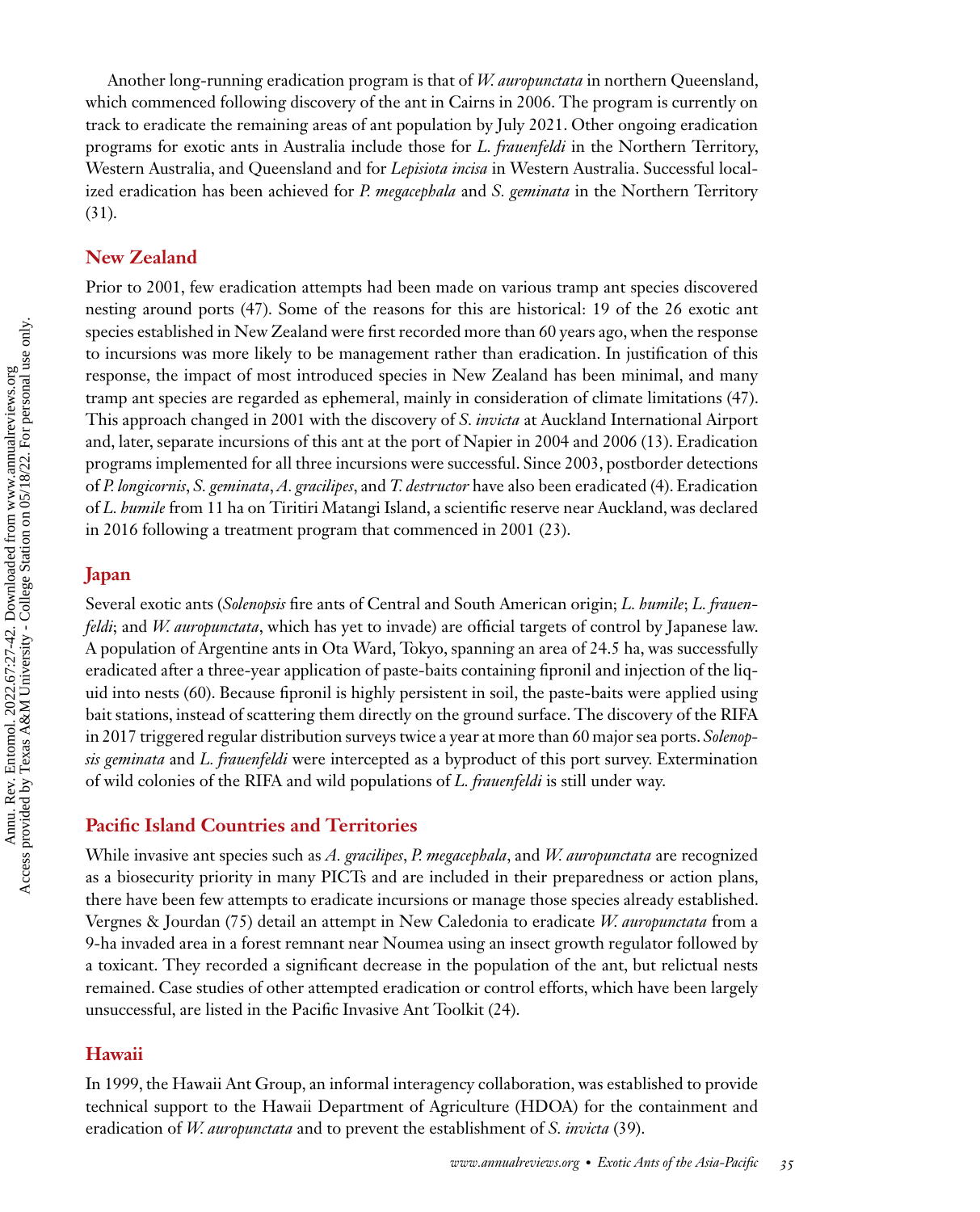*Solenopsis invicta* was first intercepted by the HDOA inspectors in 1991, and in 2001, the US Department of Agriculture assisted the Hawaii Ant Group and the HDOA to develop a Red Imported Fire Ant Prevention Plan. While the plan was completed in October 2001, the link to the website and to the Hawaii Ant Group is no longer active. *Wasmannia auropunctata* is largely confined to the main island of Hawaii, with one infestation on the island of Kauai. In 1999, the HDOA enacted quarantine regulations to prevent the spread of potted plants infested with *W. auropunctata* from the island of Hawaii to other islands. At a 2004 meeting of the Pacific Plant Protection Organization held in Fiji, the Pacific Invasive Ant Prevention Plan (PIAPP) was presented and endorsed by 21 Pacific island countries. As of 2005, the Invasive Species Specialist Group was trying to obtain funding for this plan [\(39\)](#page-12-0), and there is no evidence that any plan was effectively implemented.

#### **Lessons from National Responses**

Several common themes can be elicited from the manner of spread of exotic ants in the Asia-Pacific and the national responses to invasions.

First, except for a few countries and a few select ant species, there is a general lack of awareness across the region of potential impacts of invasive ants, which has contributed to a lack of preparedness to deal with such threats. For example, even the well-known *S. invicta* was not on China's watch list of invasives prior to its detection in that country [\(48\)](#page-13-0), and in Taiwan, the ant was not declared a quarantine pest until 11 months after its first detection [\(40\)](#page-12-0). In Australia, it was not until the discovery of *S. invicta* in 2001, 10 years after it is believed to have arrived, that the threat posed by exotic invasive ants began to be fully realized, prompting a raft of initiatives to deal with the issue.

Second, while it is generally accepted that the earlier an exotic organism is detected, the better is the chance of eradication, few countries have effective systems in place for early detection and monitoring for invasive ants. This is particularly the case for many PICTs, where, for example, *W. auropunctata* continues to spread despite being identified by these countries as a priority species  $(25).$  $(25).$ 

Third, the importance of a single agency to coordinate national monitoring and response efforts cannot be overemphasized. For instance, in some countries, prevention and control measures against *S. invicta* have been implemented by different agencies, each with their own area of responsibility and with varying levels of efficacy. A lack of coordination in the timing of treatment applications in different areas can lead to treatment failure [\(98\)](#page-15-0).

Fourth, resourcing is obviously a major issue for developing countries in the region. As with the example of the PIAPP, good intentions do not necessarily translate into desired outcomes without firm funding and resource commitments from more affluent regional partner countries.

#### **Recommendations to Management Authorities**

Based on these lessons, an overarching recommendation is that each country develop an action plan to deal with invasive ants. Ideally, the plan would encompass a national approach across the entire biosecurity continuum—prevention, detection, response, containment, and asset-based protection or ongoing management—and set out specific actions and priorities to improve the management of risk associated with invasive ants [\(18\)](#page-12-0).

Among the preventative measures that could be undertaken, an important first step is to make a comprehensive assessment of the risks posed by invasive ant species and the mechanisms behind their arrival and establishment. This assists in decision making by allowing biosecurity authorities to prioritize and target risks [\(80\)](#page-14-0). Risk assessments can also be used to assess the threats of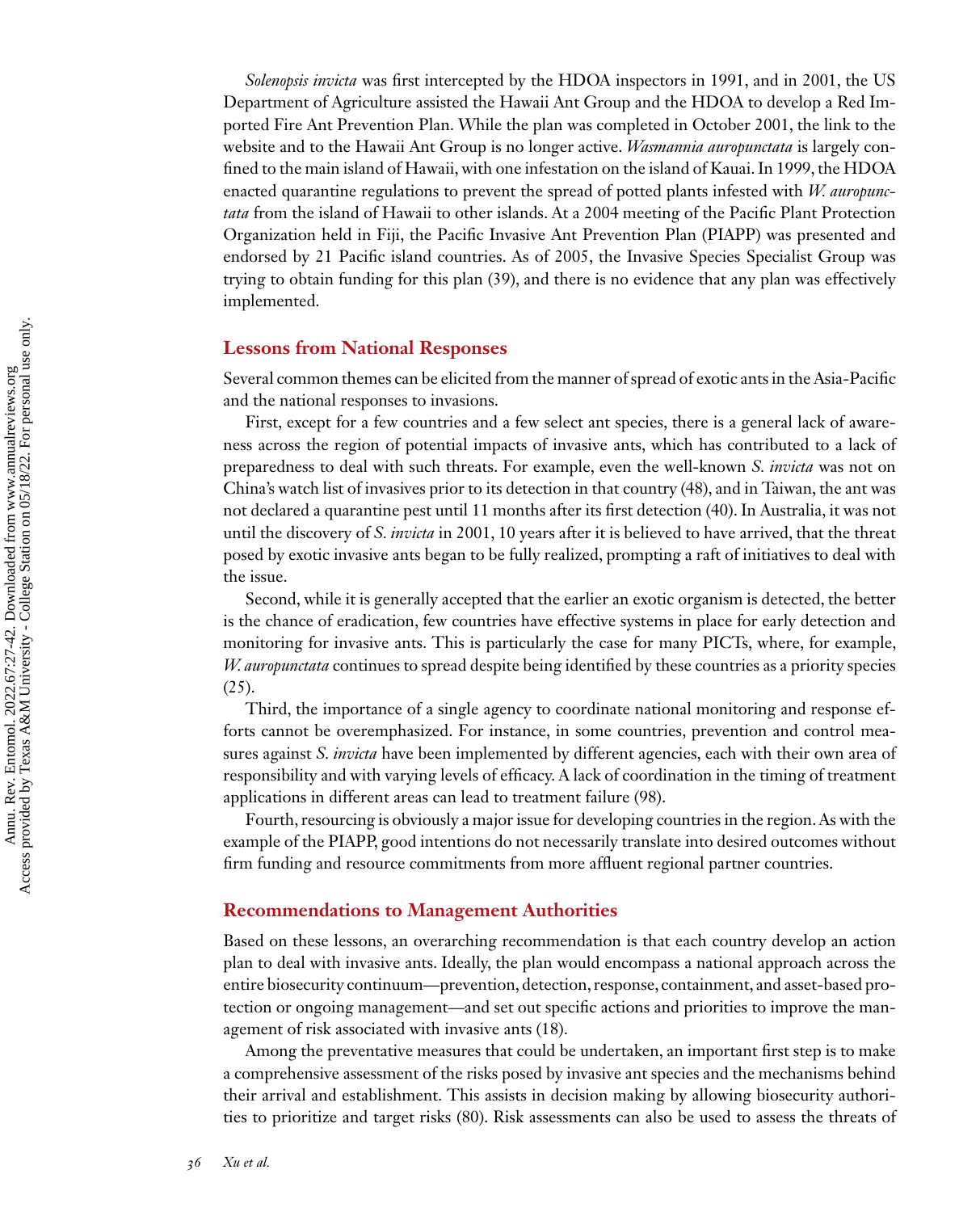already established and widespread invasive species. Offshore initiatives could include engaging with trading partners to institute measures to reduce the risks of accidental transport of invasive ants on cargo and containers at ports of departure. In this context, there is growing support for international shipping container phytosanitary standards.

Early detection programs are essential to finding exotic invasive ants as soon as possible after they have entered a country, while populations are still small enough to be eradicated or at least aggressively contained. A key element is the development of diagnostic tools to differentiate between exotic and native ants, including genetic analysis to determine the origin of the infestation and whether any spread relates to a current or new incursion [\(97\)](#page-15-0). Related to this is the need to develop national reference collections and for training of diagnosticians. Regular surveys around seaports and international airports will enhance early detection of any invasive ant incursions, and strategies should be developed for surveillance beyond ports, such as at premises where imported goods are first opened postborder. Training and education programs for biosecurity personnel, workers at ports, and industry in general are important in raising awareness and encouraging reporting of suspect ants.

Speedy eradication of an exotic invasive ant incursion is the desired outcome, but this may depend on a range of factors, including the extent of the ant's spread, how long it was present before detection, its biology, and the availability of tools for eradication. Standardized response procedures are required to support rapid response and a consistent approach throughout the eradication program [\(18\)](#page-12-0). Procedures that should be documented include methodologies for surveillance, definitive diagnostics, treatment, tracing, quarantine controls, and community engagement.

#### **Management of Established Populations**

Should an invasive ant population become established in a country and eradication not be possible, a range or combination of other options can be pursued. The first is aggressive containment, which has most of the elements of eradication. It should be, but is not always, much less expensive than eradication because it is not necessary to insure that all areas are treated, that all colonies are killed, or that all colonies are discovered and removed from buffer areas. It has the effect of buying time until new eradication tools are developed. Localized eradication or control of certain infestations may be conducted to suppress the ant and protect key assets (biodiversity, agriculture, human health) (e.g., [17\)](#page-12-0). Quarantine measures can be put in place to slow the spread of the invasive ant, particularly measures targeting long-distance human-mediated dispersal (e.g., [8\)](#page-11-0). Investigations may be undertaken into biological control and genetic tool options, although it should be noted that no effective biological control of ants has been achieved to date.

#### **FUTURE NEEDS**

It is a biosecurity axiom that the earlier an invasive species is detected, the better are the chances of eradication, yet early detection is an area of vulnerability for many developing countries. This is well illustrated by the spread of the little fire ant and yellow crazy ant across islands in the Pacific in the past few decades; by the time their presence was recognized, it was already too late to mount a response because of resource limitations, both financial and human.

Future approaches to managing invasive species should include preparation of strategies to avoid or mitigate future invasions. The following efforts will contribute to preventing the introduction of exotic ants: (*a*) enhancement of current biosecurity surveillance by implementing adequate operational procedures, i.e., improvement in offshore surveillance, inspection, treatment of trade goods, and freight containers; (*b*) creation of a central repository or linked network of Asia-Pacific countries for knowledge relevant to the management of exotic ants; (*c*) increased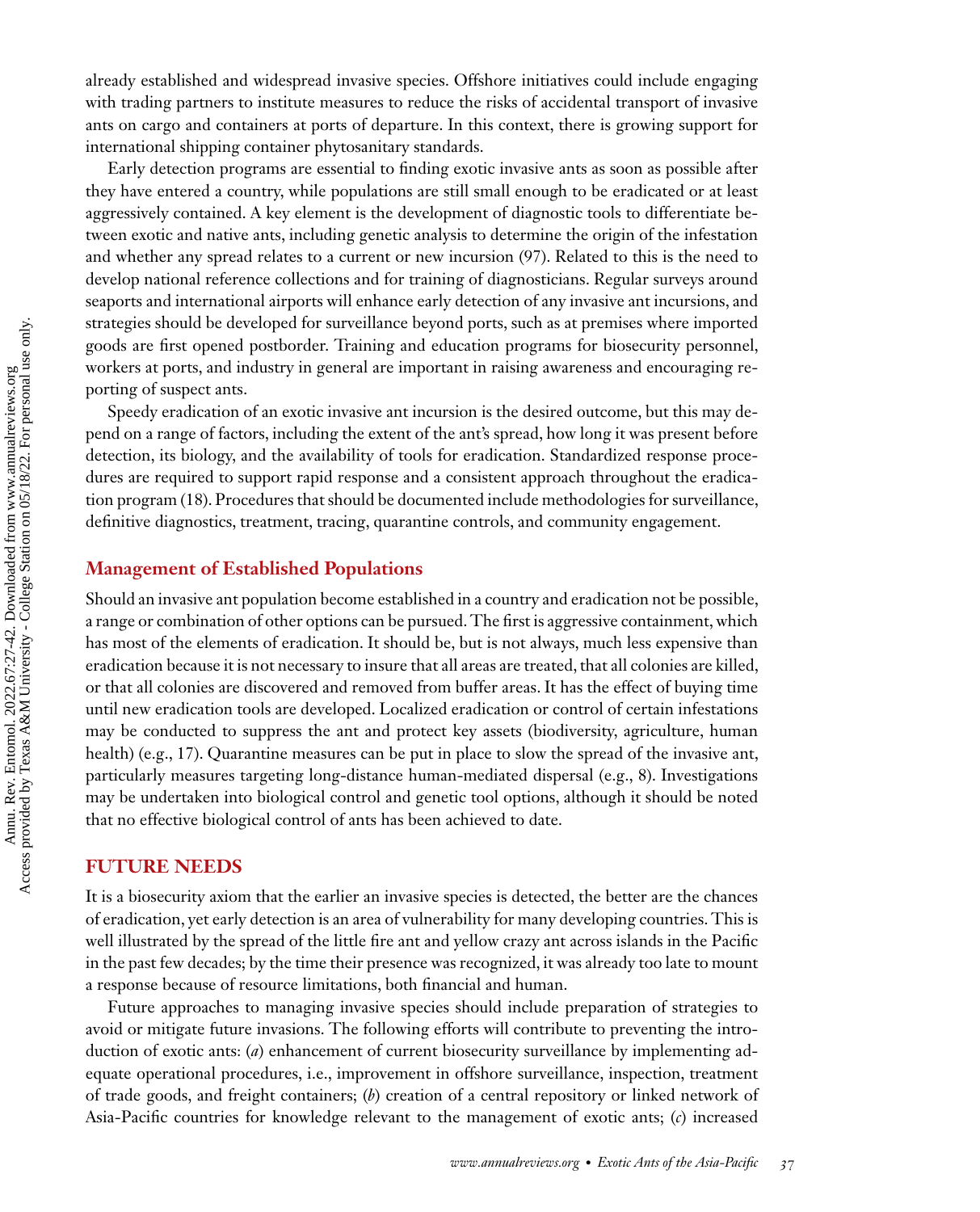<span id="page-11-0"></span>science-based knowledge, innovation, and expertise for management of exotic ants in Asia-Pacific countries; and (*d*) development of generic, specific, and context-dependent contingency plans to mitigate migration of ants and their management.

#### **DISCLOSURE STATEMENT**

The authors are not aware of any affiliations, memberships, funding, or financial holdings that might be perceived as affecting the objectivity of this review.

#### **ACKNOWLEDGMENTS**

We want to thank Dr. John Fellowes for his editing of the preliminary version of this review. Many of the topics and ideas that we cover in this review have also been informed by discussions with him over the past decade. We also thank Drs. Babar Hassan and Junaid Ali Siddiqiui for reading and editing drafts of the manuscript. This work was supported by funds awarded to Y.X. by the National Natural Science Foundation of China (grant 31772228), and E.L.V. was supported by the Urban Entomology Endowment of Texas A&M University.

#### **LITERATURE CITED**

- 1. Abbott KL. 2006. Spatial dynamics of supercolonies of the invasive yellow crazy ant,*Anoplolepis gracilipes*, on Christmas Island, Indian Ocean. *Divers. Distrib.* 12:101–10
- 2. Aoyama Y, Yoshimura M, Ogasawara M, Suwabe M, Economo EP. 2020. Potential economic impact of invasion by the red imported fire ant *Solenopsis invicta* in Okinawa, Japan. *Jpn*. *J*. *Ecol*. 70:3–14
- 3. Ascunce MS, Yang C-C, Oakey J, Calcaterra L, Wu W-J, et al. 2011. Global invasion history of the fire ant *Solenopsis invicta*. *Science* 331:1066–68
- 4. Ashcroft T, Nendick D, O'Connor S, Sarty M, Gunawardana D, Weston G. 2008. Managing the risk of invasive exotic ants establishing in New Zealand. In *Surveillance for Biosecurity: Pre-Border to Pest Management*, ed. KJ Froud, AI Popay, SM Zydenbos, pp. 151–60. Hastings, N. Z.: N. Z. Plant Prot. Soc.
- 5. Bertelsmeier C, Ollier S, Liebhold AM, Brockerhoff EG,Ward D, Keller L. 2018. Recurrent bridgehead effects accelerate global alien ant spread. *PNAS* 115:5486–91
- 6. Bissmire S. 2006. Red imported fire ants found at Whirinaki. *Biosecurity* 69:9
- 7. Boland C, Smith M, Maple D, Tiernan B, Barr R, et al. 2011. Heli-baiting using low concentration fipronil to control invasive yellow crazy ant supercolonies on Christmas Island, Indian Ocean. In *Island Invasives: Eradication and Management*, ed. CR Veitch, MN Clout, DR Towns, pp. 152–56. Gland, Switz.: IUCN
- 8. Callcott A-M. 2005.*Imported fire ant 2005: quarantine treatments for nursery stock and other regulated articles*. Rep., Anim. Plant Health Insp. Serv., US Dept. Agric., Washington, DC
- 9. Cao L, Tate RP. 2016. *Gross domestic product by state: new statistics for the fourth quarter of 2015, annual statistics for 2015, and revised statistics for 2008–2014*. Rep. 96, Surv. Curr. Bus., Bur. Econ. Anal., US Dept. Commerce, Washington, DC
- 10. Capinha C, Essl F, Seebens H, Moser D, Pereira HM. 2015. The dispersal of alien species redefines biogeography in the Anthropocene. *Science* 348:1248–51
- 11. Chen JS, Shen C-H, Lee H-J. 2006. Monogynous and polygynous red imported fire ants, *Solenopsis invicta* Buren (Hymenoptera: Formicidae), in Taiwan. *Environ. Entomol.* 35:167–72
- 12. Cheng S, Zeng L, Xu Y. 2015. Mutualism between fire ants and mealybugs reduces lady beetle predation. *J. Econ. Entomol.* 108:1560–69
- 13. Christian S. 2009. Red imported fire ants eradicated from Napier. *Biosecurity* 92:28–29
- 14. Clark J. 1941. Notes on the Argentine ant and other exotic ants introduced into Australia. *Mem. Nat. Mus. Victoria* 12:59–70
- 15. Corlett RT. 2015. The Anthropocene concept in ecology and conservation. *Trends Ecol. Evol.* 30:36–41
- 16. Don W. 2007. *Ants of New Zealand*. Dunedin, N. Z.: Otago Univ. Press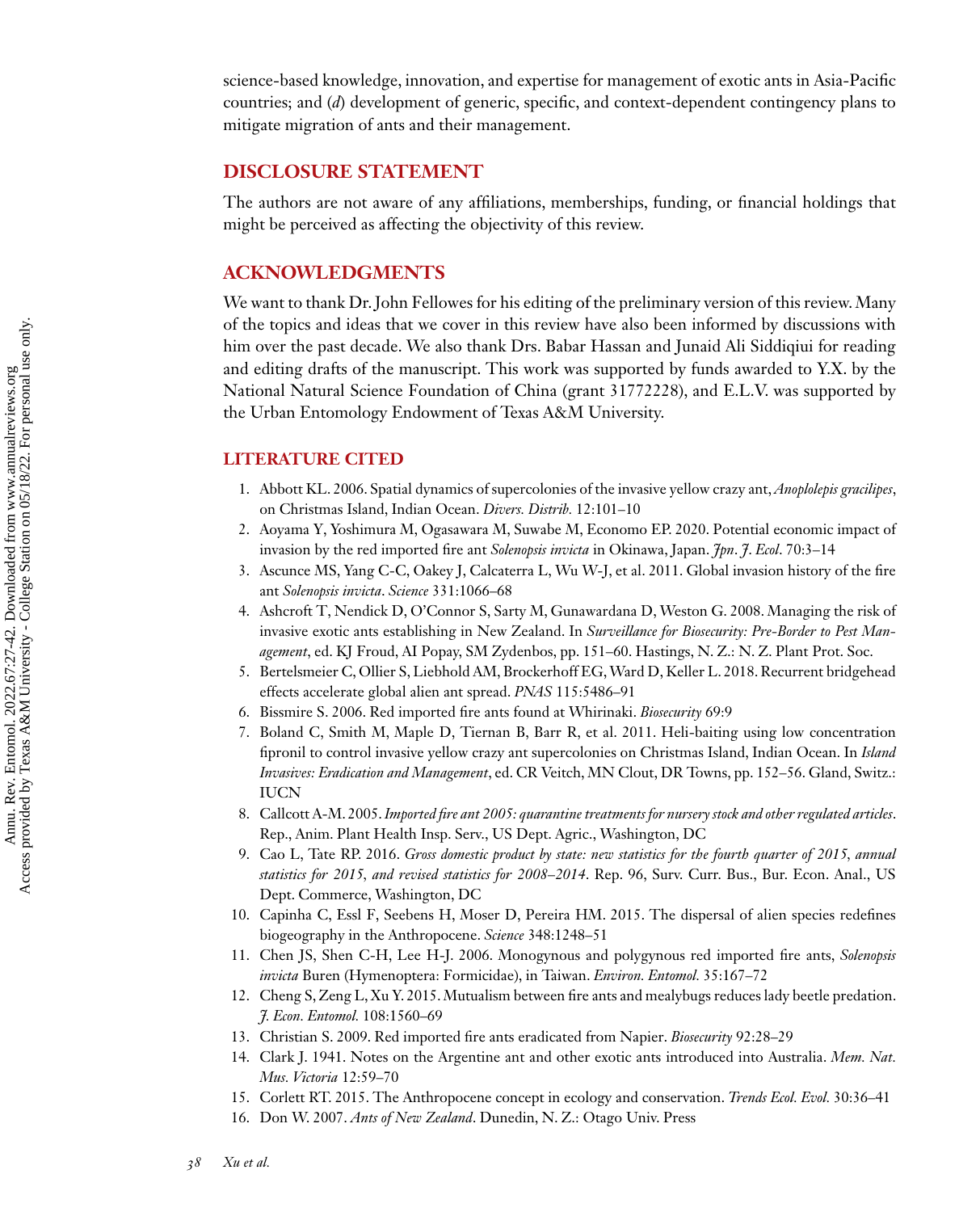- <span id="page-12-0"></span>17. Drees BM, Lard CF. 2006. Imported fire ant: economic impacts justifying integrated pest management programs. In *Proceedings of the 15th Congress of the International Union for the Study of Social Insects*, pp. 221. N.p.: Int. Union Study Soc. Insects
- 18. Environ. Invasives Comm. 2019. *National Invasive Ant Biosecurity Plan 2018–2028*. Canberra: Gov. Aust.
- 19. Fu QY, Song ZD, Zhao Y, Li SL, Xu YJ. 2021. Analysis on the control cost of *Solenopsis invicta* in mainland China. *J*. *Environ*. *Entomol*. In press
- 20. González-Hernández H, Johnson MW, Reimer NJ. 1999. Impact of *Pheidole megacephala* (F.) (Hymenoptera: Formicidae) on the biological control of *Dysmicoccus brevipes* (Cockerell) (Homoptera: Pseudococcidae). *Biol. Control* 15:145–52
- 21. Gotelli NJ, Arnett AE. 2000. Biogeographic effects of red fire ant invasion. *Ecol. Lett.* 3:257–61
- 22. Gotzek D, Axen HJ, Suarez AV, Helms Cahan S, Shoemaker D. 2015. Global invasion history of the tropical fire ant: a stowaway on the first global trade routes. *Mol. Ecol.* 24:374–88
- 23. Green C. 2019. Effort required to confirm eradication of an Argentine ant invasion: Tiritiri Matangi Island, New Zealand. In *Island Invasives: Scaling Up to Meet the Challenge*, ed. CR Veitch, MN Clout, AR Martin, JC Russell, CJ West, pp. 370–74. Gland, Switz.: IUCN
- 24. Gruber MA, Cooling M, Burne AR. 2017. An invasive ant distribution database to support biosecurity risk analysis in the Pacific. *Pac. Conserv. Biol.* 23:258–61
- 25. Gruber MAM, Janssen-May S, Santoro D, Cooling M, Wylie FR. 2021. Predicting socio-economic and biodiversity impacts of invasive species: red imported fire ant in the developing western Pacific. *Ecol. Manag. Restor.* 22:89–99
- 26. Guenard B, Dunn RR. 2012. A checklist of the ants of China. *Zootaxa* 3558:1–77
- 27. Gutrich JJ, VanGelder E, Loope L. 2007. Potential economic impact of introduction and spread of the red imported fire ant, *Solenopsis invicta*, in Hawaii. *Environ. Sci. Policy* 10:685–96
- 28. Herben T. 2005. Species pool size and invasibility of island communities: a null model of sampling effects. *Ecol. Lett.* 8:909–17
- 29. Hoffmann B. 2015. Integrating biology into invasive species management is a key principle for eradication success: the case of yellow crazy ant *Anoplolepis gracilipes* in northern Australia. *Bull. Entomol. Res.* 105:141–51
- 30. Hoffmann BD, Luque GM, Bellard C, Holmes ND, Donlan CJ. 2016. Improving invasive ant eradication as a conservation tool: a review. *Biol. Conserv.* 198:37–49
- 31. Hoffmann BD, O'Connor S. 2004. Eradication of two exotic ants from Kakadu National Park. *Ecol. Manag. Restor.* 5:98–105
- 32. Holway DA. 1995.Distribution of the Argentine ant (*Linepithema humile*) in northern California.*Conserv. Biol.* 9:1634–37
- 33. Holway DA, Lach L, Suarez AV, Tsutsui ND, Case TJ. 2002. The causes and consequences of ant invasions. *Annu. Rev. Ecol. Syst.* 33:181–233
- 34. Holway DA, Suarez AV, Case TJ. 1998. Loss of intraspecific aggression in the success of a widespread invasive social insect. *Science* 282:949–52
- 35. Huang J, Xu Y, Lu Y, Zeng L, Liang G. 2010. Effects of red imported fire ants (Hymenoptera: Formicidae) on the relationship between native ants and aphids in mung bean fields in China. *Sociobiology* 55:415–26
- 36. Ingram KK, Bernardello G, Cover S, Wilson EO. 2006. The ants of the Juan Fernandez Islands: genesis of an invasive fauna. *Biol. Invasions* 8:383–87
- 37. Inoue MN, Saito-Morooka F, Suzuki K, Nomura T, Hayasaka D, et al. 2015. Ecological impacts on native ant and ground-dwelling animal communities through Argentine ant (*Linepithema humile*) (Hymenoptera: Formicidae) management in Japan. *Appl. Entomol. Zool.* 50:331–39
- 38. Ivanov K. 2016. Exotic ants (Hymenoptera, Formicidae) of Ohio. *J. Hymenoptera Res.* 51:203–26
- 39. Krushelnycky PD, Loope LL, Reimer NJ. 2005. The ecology, policy, and management of ants in Hawaii. *Proc. Hawaiian Entomol. Soc.* 37:1–25
- 40. Kuo K-C. 2008. *Management of red invasive fire ants and fruit flies: the Taiwan experience*. Rep., Food Fertil. Technol. Cent., Taipei, Taiwan
- 41. Lach L, Volp TM, Greenwood TA, Rose A. 2016. High invasive ant activity drives predation of a native butterfly larva. *Biotropica* 48:146–49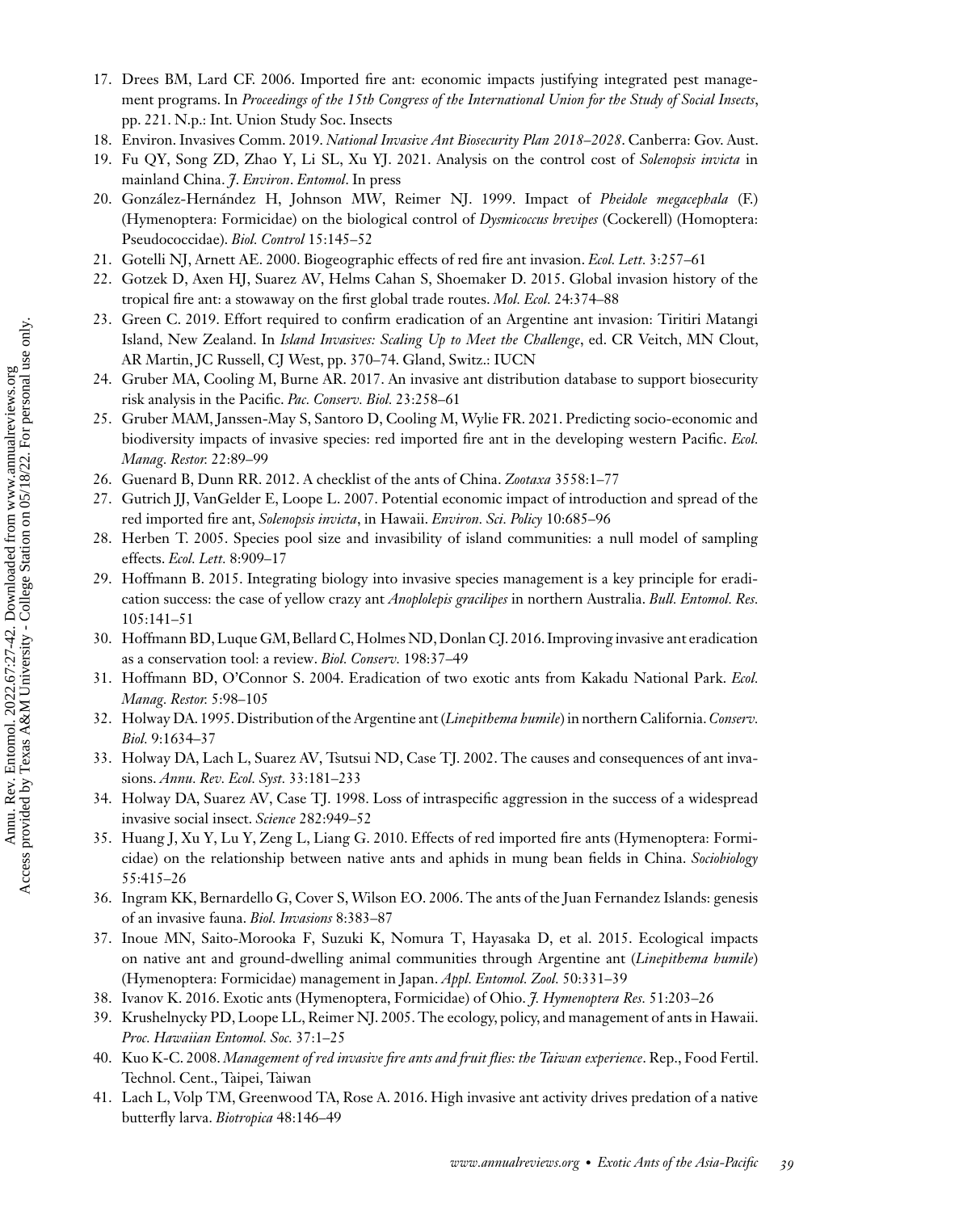- <span id="page-13-0"></span>42. Lard CF, Hall CR, Salin V. 2001. *The economic impact of the red import fire ant on the homescape, landscape, and the urbanscape of selected metroplexes of Texas*. Fac. Pap. 23994, Dept. Agric. Econ., Texas A&M Univ., College Station
- 43. Lee C-C, Weng Y-M, Lai L-C, Suarez AV, Wu W-J, et al. 2020. Analysis of recent interception records reveals frequent transport of arboreal ants and potential predictors for ant invasion in Taiwan. *Insects* 11:356
- 44. Lee HS, Kim DE, Lyu DP. 2020. Discovery of the invasive Argentine ant, *Linepithema humile* (Mayr) (Hymenoptera: Formicidae: Dolichoderinae) in Korea. *Korean J. Appl. Entomol.* 59:71–72
- 45. Lee HS, Lee IH, Lyu DP. 2008. A concerned pest of invasion in Korea, fire ant, *Solenopsis geminata* (Fabricius) (Hymenoptra: Formicidae). *Korean J. Appl. Entomol.* 47:107–10 [in Korean]
- 46. Lee IY, Park SJ, Seo JH, Sim S, Kim J-H, et al. 2017. Indoor occurrence of the ghost ant *Tapinoma melanocephalum* (Hymenoptera: Formicidae) in urban homes in Korea. *Korean J. Parasitol.* 55:225–28
- 47. Lester PJ. 2005. Determinants for the successful establishment of exotic ants in New Zealand. *Divers. Distrib.* 11:279–88
- 48. Lu Y, Zeng L. 2015. 10 years after red imported fire ant found to invade China: history, current situation and trend of its infestation. *Plant Quar.* 29:1–6
- 49. Ma J, Hu X, Wu J, Zhao J, Chen N. 2010. An analysis for the interception dynamic of *Solenopsis invicta* Buren at ports in Guangdong. *J. Environ. Entomol.* 32:122–24
- 50. Mack RN, Simberloff D, Lonsdale WM, Evans H, Clout M, Bazzaz FA. 2000. Biotic invasions: causes, epidemiology, global consequences, and control. *Ecol. Appl.* 10:689–710
- 51. Maier D, Heterick BE. 2015. Invasive ants on the Australian mainland: the other 24 species. In *Anais XXII Simpósio de Mirmecologia: An International Ant Meeting*, pp. 1–4. Botucatu, Brazil: Univ. Estadual Paulista
- 52. Morrison JE Jr.,Williams DF, Oi DH. 1999. Effect of crop seed water content on the rate of seed damage by red imported fire ants (Hymenoptera: Formicidae). *J. Econ. Entomol.* 92:215–19
- 53. Morrison LW, Porter SD, Daniels E, Korzukhin MD. 2004. Potential global range expansion of the invasive fire ant, *Solenopsis invicta*. *Biol. Invasions* 6:183–91
- 54. Nelson S, Taniguchi G. 2012. *Ant damage to banana fruits by abdominal secretions*. Rep. IP-29, Coll. Trop. Agric. Hum. Resour., Univ. Hawaii, Manoa
- 55. Neumann G, O'Dowd DJ, Gullan PJ, Green PT. 2016. Diversity, endemism and origins of scale insects on a tropical oceanic island: implications for management of an invasive ant. *J. Asia-Pac. Entomol.* 19:159– 66
- 56. O'Dowd DJ, Green PT, Lake PS. 2003. Invasional "meltdown" on an oceanic island. *Ecol. Lett.* 6:812–17
- 57. Pereira RM, Williams DF, Becnel JJ, Oi DH. 2002. Yellow-head disease caused by a newly discovered *Mattesia* sp. in populations of the red imported fire ant, *Solenopsis invicta*. *J. Invertebr. Pathol.* 81:45–48
- 58. Reimer N, Beardsley JW, Jahn G. 1990. Pest ants of the Hawaiian Islands. In *Applied Myrmecology: A World Perspective*, ed. RK Vander Meer, K Jaffe, A Cedeno, pp. 40–50. Boulder, CO: Westview Press
- 59. Roura-Pascual N, Hui C, Ikeda T, Leday G, Richardson DM, et al. 2011. Relative roles of climatic suitability and anthropogenic influence in determining the pattern of spread in a global invader. *PNAS* 108:220–25
- 60. Sakamoto Y, Kumagai NH, Goka K. 2017. Declaration of local chemical eradication of the Argentine ant: Bayesian estimation with a multinomial-mixture model. *Sci. Rep.* 7:3389
- 61. Sarnat E. 2008. *[PIAkey: identification guide to ants of the Pacific Islands](http://idtools.org/id/ants/pia/)*. Database, Univ. Calif., Davis. **http:// idtools.org/id/ants/pia/**
- 62. Sether D, Ullman D, Hu J. 1998. Transmission of pineapple mealybug wilt-associated virus by two species of mealybug (*Dysmicoccus* spp.). *Phytopathology* 88:1224–30
- 63. Siddiqui JA, Chen Z, Li Q, Deng J, Lin X, Huang X. 2019. DNA barcoding of aphid-associated ants (Hymenoptera, Formicidae) in a subtropical area of southern China. *ZooKeys* 879:117–36
- 64. Smith F. 1879. The collections from Rodriguez. Hymenoptera, Diptera, and Neuroptera. *Philos. Trans. R. Soc. Lond.* 168:534–40
- 65. Suarez AV, Holway DA, Case TJ. 2001. Patterns of spread in biological invasions dominated by longdistance jump dispersal: insights from Argentine ants. *PNAS* 98:1095–100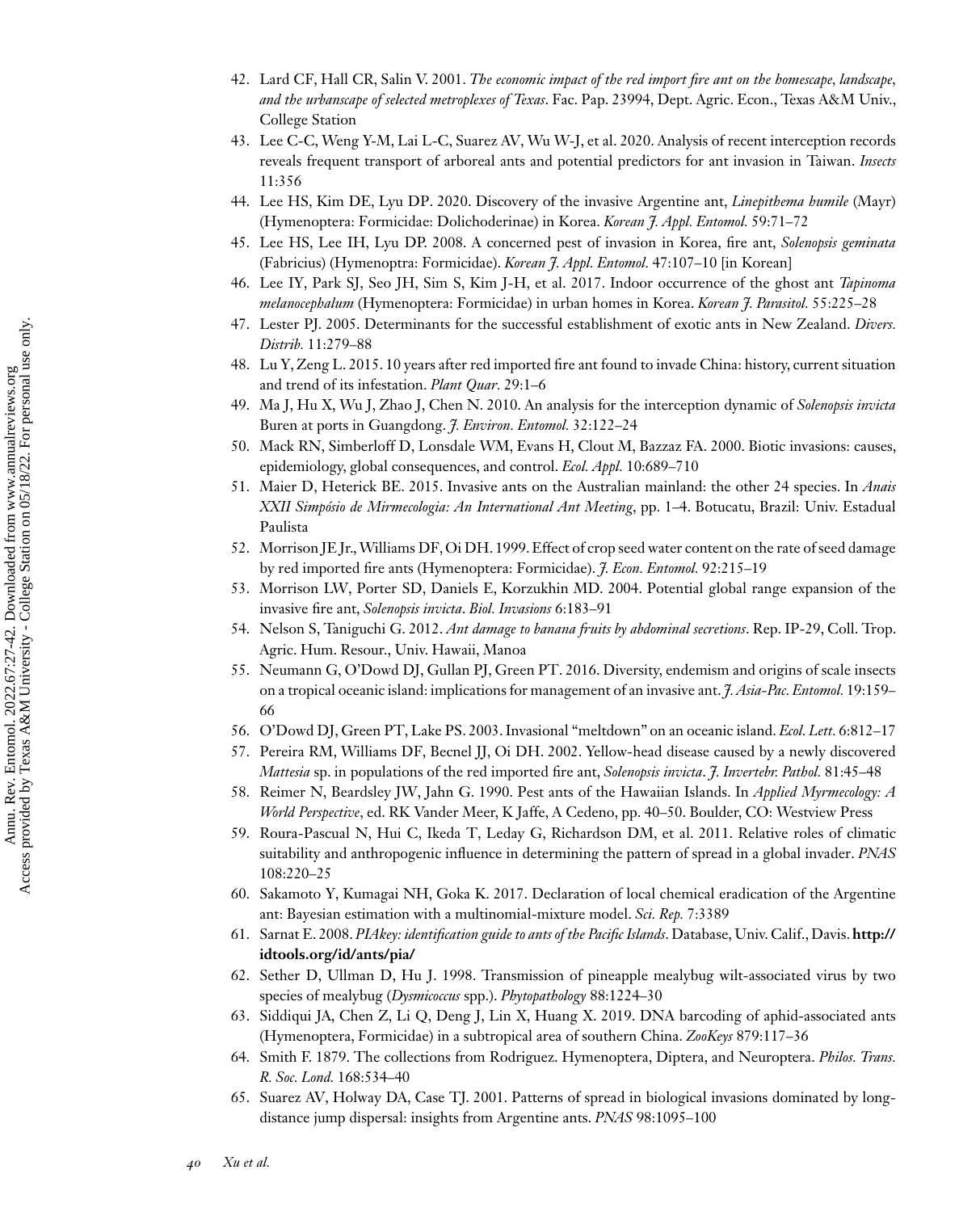- <span id="page-14-0"></span>66. Suarez AV, Holway DA, Ward PS. 2005. The role of opportunity in the unintentional introduction of nonnative ants. *PNAS* 102:17032–35
- 67. Tanaka H, Ohnishi H, Tatsuta H, Tsuji K. 2011. An analysis of mutualistic interactions between exotic ants and honeydew producers in the Yanbaru district of Okinawa Island, Japan. *Ecol*. *Res*. 26:931–41
- 68. Taylor RW. 1987. *A checklist of the ants of Australia, New Caledonia and New Zealand (Hymenoptera: Formicidae)*. Rep. 41, Div. Entomol., CSIRO, Canberra
- 69. Teal S, Segarra E, Barr C, Drees B. 1999. The cost of red imported fire ant infestation: the case of the Texas cattle industry. *Texas J. Agric. Nat. Resour.* 12:86–95
- 70. Terayama M. 2009. A synopsis of the family Formicidae of Taiwan (Insecta: Hymenoptera). *Res. Bull. Kanto Gakuen Univ. Lib. Arts* 17:81–266
- 71. Terayama M, Kubota S, Eguchi K. 2014. *Encyclopedia of Japanese Ants*. Tokyo: Asakura Shoten
- 72. Uchida S, Mori H, Kojima T, Hayama K, Sakairi Y, Chiba S. 2016. Effects of an invasive ant on land snails in the Ogasawara Islands. *Conserv. Biol.* 30:1330–37
- 73. Van Schagen J. 1994. Ant pests of Western Australia, with particular reference to the Argentine ant (*Linepithema humile*). In *Exotic Ants: Biology, Impact, and Control of Introduced Species*, ed. DF Williams, pp. 174–80. Boulder, CO: Westview Press
- 74. Vanderwoude C, Elson-Harris M, Hargreaves JR, Harris E, Plowman KP. 2004. An overview of the red imported fire ant (*Solenopsis invicta* Buren) eradication plan for Australia. *Rec. South Aust. Mus. Monogr. Ser.* 7:11–16
- 75. Vergnes AR, Jourdan H. 2006. Eradication attempt against the little fire ant, *Wasmannia auropunctata*: a case study in a New Caledonian dry forest reserve. In *Proceedings of the 15th Congress of the International Union for the Study of Social Insects*, pp. 614. N.p.: Int. Union Study Soc. Insects
- 76. Vinson S, MacKay W. 1990. Effects of the fire ant, *Solenopsis invicta*, on electrical circuits and equipment. In *Applied Myrmecology: A World Perspective*, ed. RK Vander Meer, K Jaffe, A Cedeno, pp. 496–503. Boulder, CO: Westview Press
- 77. Wang L, Jiang J, Xu Y, Zeng L, Lu Y. 2016. Occurrence of three intracellular symbionts (*Wolbachia*, *Arsenophonus*, *Cardinium*) among ants in southern China. *J*. *Asia-Pac*. *Entomol*. 19:981–88
- 78. Wang L, Lu Y. 2017. Red imported fire ant *Solenopsis invicta* Buren. In *Biological Invasions and Its Management in China*, ed. F Wan, M Jian, A Zhan, pp. 299–315. Berlin: Springer
- 79. Wang L, Lu Y, Xu Y, Zeng L. 2013. The current status of research on *Solenopsis invicta* Buren (Hymenoptera: Formicidae) in Mainland China. *Asian Myrmecol*. 5:125–38
- 80. Ward D, Stanley M, Toft R, Forgie S, Harris R. 2008. Assessing the risk of invasive ants: a simple and flexible scorecard approach. *Insectes Soc.* 55:360–63
- 81. Ward DF. 2005. Changes to the classification of ants (Hymenoptera: Formicidae). *Weta* 30:16–18
- 82. Ward DF. 2007. Modelling the potential geographic distribution of invasive ant species in New Zealand. *Biol. Invasions* 9:723–35
- 83. Ward DF, Beggs JR, Clout MN, Harris RJ, O'Connor S. 2006. The diversity and origin of exotic ants arriving in New Zealand via human-mediated dispersal. *Divers. Distrib.* 12:601–9
- 84. Wetterer JK. 2005. Worldwide distribution and potential spread of the long-legged ant, *Anoplolepis gracilipes* (Hymenoptera: Formicidae). *Sociobiology* 45(1):77–97
- 85. Wetterer JK. 2008. Worldwide spread of the longhorn crazy ant, *Paratrechina longicornis* (Hymenoptera: Formicidae). *Myrmecol. News* 11:137–49
- 86. Wetterer JK. 2009. Worldwide spread of the destroyer ant, *Monomorium destructor* (Hymenoptera: Formicidae). *Myrmecol. News* 12:97–108
- 87. Wetterer JK. 2009.Worldwide spread of the ghost ant,*Tapinoma melanocephalum* (Hymenoptera: Formicidae). *Myrmecol. News* 12:23–33
- 88. Wetterer JK. 2010. Worldwide spread of the flower ant, *Monomorium floricola* (Hymenoptera: Formicidae). *Myrmecol. News* 13:19–27
- 89. Wetterer JK. 2011. Worldwide spread of the tropical fire ant, *Solenopsis geminata* (Hymenoptera: Formicidae). *Myrmecol. News* 14:21–35
- 90. Wetterer JK, Porter SD. 2003. The little fire ant, *Wasmannia auropunctata*: distribution, impact and control. *Sociobiology* 41(3):1–41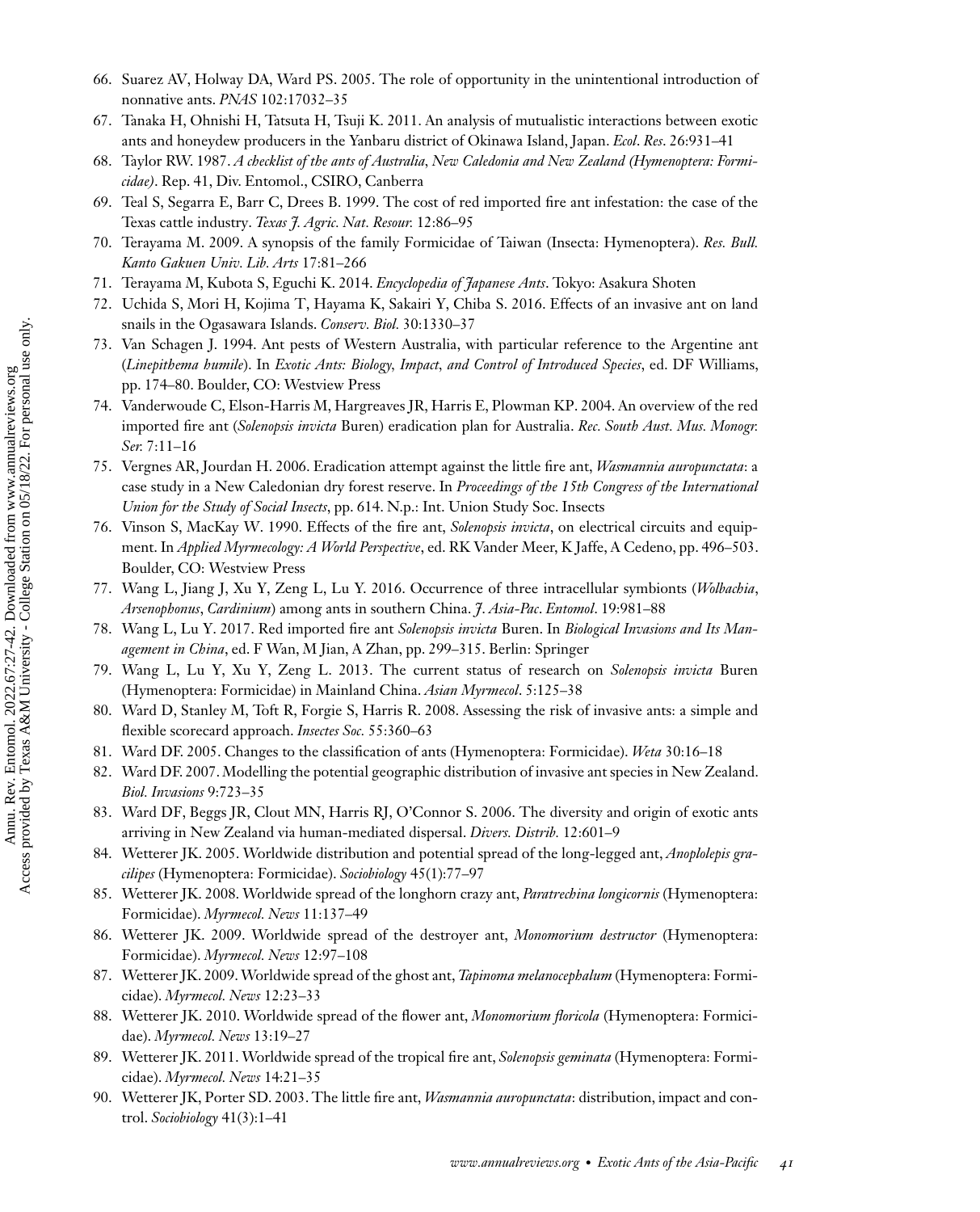- <span id="page-15-0"></span>91. Wetterer JK, Wild AL, Suarez AV, Roura-Pascual N, Espadaler X. 2009. Worldwide spread of the Argentine ant, *Linepithema humile* (Hymenoptera: Formicidae). *Myrmecol. News* 12:187–94
- 92. Wong S, Yuen K. 2005. Red imported fire ants in Hong Kong. *Hong Kong Med. J.* 11:131–32
- 93. World Bank. 2020. *GDP per capita, PPP (current international \$)*. Database, World Bank, Washington, DC. **<https://data.worldbank.org/indicator/NY.GDP.PCAP.PP.CD>**
- 94. Wu D, Zeng L, Lu Y, Xu Y. 2014. Effects of *Solenopsis invicta* (Hymenoptera: Formicidae) and its interaction with aphids on the seed productions of mung bean and rapeseed plants. *J. Econ. Entomol.* 107:1758– 64
- 95. Wylie F. 1989. Recent trends in plant quarantine policy in Australia and New Zealand and their implications for forestry. *N*. *Z. J. Forestry Sci.* 19:308–17
- 96. Wylie FR, Janssen-May S. 2017. Red imported fire ant in Australia: What if we lose the war? *Ecol.Manag. Restor.* 18:32–44
- 97. Wylie R, Jennings C, McNaught MK, Oakey J, Harris EJ. 2016. Eradication of two incursions of the red imported fire ant in Queensland, Australia. *Ecol*. *Manag*. *Restor.* 17:22–32
- 98. Wylie R, Yang C-CS, Tsuji K. 2020. Invader at the gate: the status of red imported fire ant in Australia and Asia. *Ecol. Res.* 35:6–16
- 99. Yang X, Ning D, Ni M, Hassan B, Wu J, Xu Y. 2019. Interception of exotic ants and survey of the ant fauna at Gaoming Port, China. *Asian Myrmecol*. 11:e011002
- 100. Zhang R, Li Y, Liu N, Porter SD. 2007. An overview of the red imported fire ant (Hymenoptera: Formicidae) in mainland China. *Florida Entomol*. 90:723–31
- 101. Zhang R, Zhang Y, Jiang Y. 2009. Threat and management strategies of potentially invasive insects in China. *Sci. China C* 52:903–10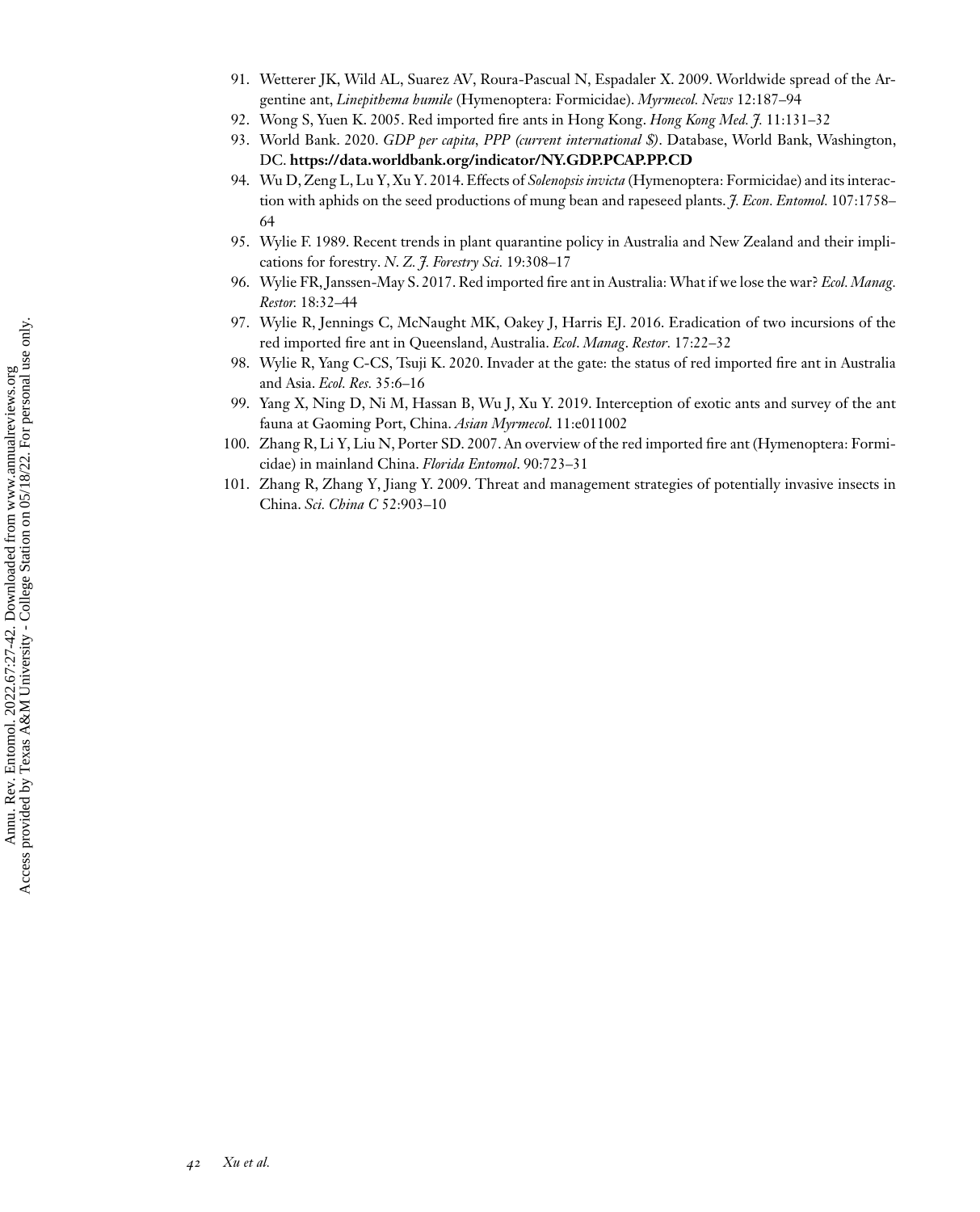## **Contents**

**Annual Review of Entomology**

Volume 67, 2022

| Pest Biological Control: Goals Throughout My Life                                                                                                              |
|----------------------------------------------------------------------------------------------------------------------------------------------------------------|
| Remembrances of a Honey Bee Biologist                                                                                                                          |
| Exotic Ants of the Asia-Pacific: Invasion, National Response, and<br><b>Ongoing Needs</b>                                                                      |
| Biology, Ecology, and Management of the Invasive Longlegged Ant,<br>Anoplolepis gracilipes                                                                     |
| The Ecological Significance of Aphid Cornicles and Their Secretions                                                                                            |
| The Biology of Aging in Insects: From Drosophila to Other Insects and<br><b>Back</b>                                                                           |
| The Role of Cytochrome P450s in Insect Toxicology and Resistance                                                                                               |
| The Molecular Physiology and Toxicology of Inward Rectifier Potassium<br>Channels in Insects<br>Peter M. Piermarini, Jerod S. Denton, and Daniel R. Swale  125 |
| The Ecology of Hyperparasitoids<br>Erik H. Poelman, Antonino Cusumano, and Jetske G. de Boer  143                                                              |
| Sequestration of Plant Defense Compounds by Insects: From<br>Mechanisms to Insect-Plant Coevolution                                                            |
| Impact of Stand and Landscape Management on Forest Pest Damage                                                                                                 |
| Beetle-Bacterial Symbioses: Endless Forms Most Functional                                                                                                      |